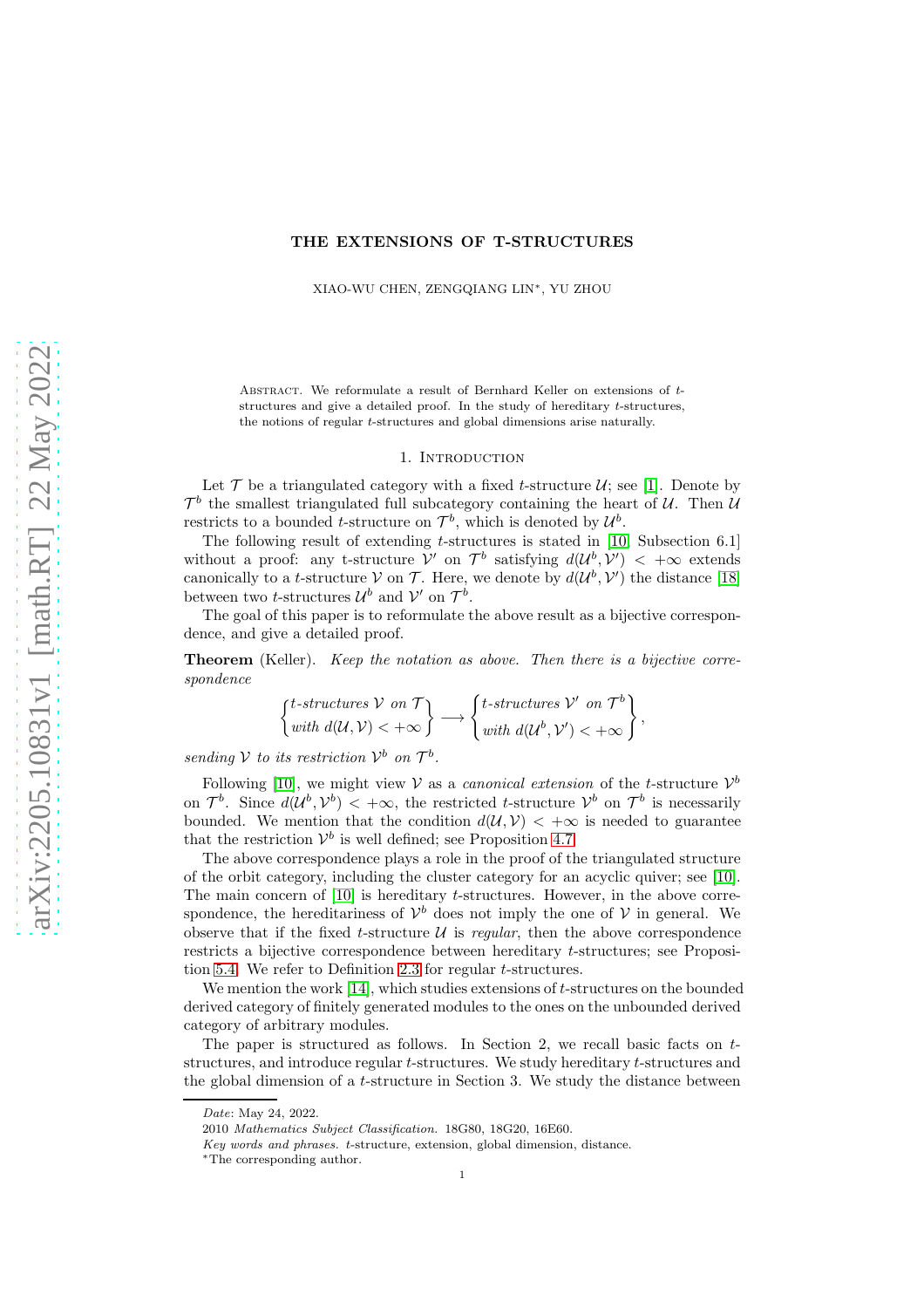$t$ -structures in Section 4. In Proposition [4.7,](#page-9-0) we prove that two  $t$ -structures with a finite distance share many properties. In the final section, we prove the theorem above.

## 2. Preliminaries on t-structures

Let  $\mathcal T$  be a triangulated category. We denote by  $\Sigma$  its translation functor and by  $\Sigma^{-1}$  its quasi-inverse. Consequently,  $\Sigma^{n}$  is defined for each integer *n*.

For a full subcategory  $\mathcal X$  of  $\mathcal T$ , the right orthogonal subcategory is defined as  $\mathcal{X}^{\perp} = \{ Z \in \mathcal{T} \mid \text{Hom}_{\mathcal{T}}(X, Z) = 0 \text{ for any } X \in \mathcal{X} \}.$  The left orthogonal subcategory  $\perp \mathcal{X}$  is defined analogously. For another full subcategory  $\mathcal{Y}$  of  $\mathcal{T}$ , we set

$$
\mathcal{X} * \mathcal{Y} = \{ Z \in \mathcal{T} \mid \exists \text{ an exact triangle } X \to Z \to Y \to \Sigma(X) \text{ with } X \in \mathcal{X}, \mathcal{Y} \in \mathcal{Y} \}.
$$

The operation  $*$  is associative; see [\[1,](#page-13-0) Lemma 1.3.10]. By Hom $\tau(\mathcal{X}, \mathcal{Y}) = 0$ , we mean that  $\text{Hom}_{\mathcal{T}}(X, Y) = 0$  for any  $X \in \mathcal{X}$  and  $Y \in \mathcal{Y}$ .

Recall from [\[1,](#page-13-0) Definition 1.3.1] that a *t-structure*  $\mathcal{U} = (\mathcal{U}_{\leq 0}, \mathcal{U}_{\geq 0})$  of  $\mathcal{T}$  consists of two full subcategories, which are subject to the following conditions:

- (T1)  $\Sigma \mathcal{U}_{\leq 0} \subseteq \mathcal{U}_{\leq 0}$  and  $\Sigma^{-1} \mathcal{U}_{\geq 0} \subseteq \mathcal{U}_{\geq 0}$ ;
- (T2) Hom $\tau(\mathcal{U}_{\leq 0}, \Sigma^{-1}\mathcal{U}_{\geq 0}) = 0;$
- (T3)  $\mathcal{T} = \mathcal{U}_{\leq 0} * (\Sigma^{-1} \mathcal{U}_{\geq 0})$ , that is, any object  $Z \in \mathcal{T}$  fits into an exact triangle

$$
X \to Z \to \Sigma^{-1}(Y) \to \Sigma(X)
$$

for some  $X \in \mathcal{U}_{\leq 0}$  and  $Y \in \mathcal{U}_{\geq 0}$ .

The *heart* of the *t*-structure is defined to be  $U_0 = U_{\leq 0} \cap U_{\geq 0}$ ; it is an abelian category; see [\[1,](#page-13-0) Theorem 1.3.6].

For each integer n, we set  $\mathcal{U}_{\leq n} = \Sigma^{-n} \mathcal{U}_{\leq 0}$  and  $\mathcal{U}_{\geq n} = \Sigma^{-n} \mathcal{U}_{\geq 0}$ . We observe that  $(\mathcal{U}_{\leq n}, \mathcal{U}_{\geq n})$  is a t-structure for any integer n, which will be denoted by  $\Sigma^{-n}(\mathcal{U})$ . We have

<span id="page-1-2"></span>(2.1) 
$$
\mathcal{U}_{\leq n} = {}^{\perp}(\mathcal{U}_{\geq n+1}) \text{ and } \mathcal{U}_{\geq n+1} = (\mathcal{U}_{\leq n})^{\perp}.
$$

Denote by  $\tau_{\leq n} : \mathcal{T} \to \mathcal{U}_{\leq n}$  the right adjoint of the inclusion  $\mathcal{U}_{\leq n} \hookrightarrow \mathcal{T}$ , and by  $\tau_{\geq n} : \mathcal{T} \to \mathcal{U}_{\geq n}$  the left adjoint of the inclusion  $\mathcal{U}_{\geq n} \hookrightarrow \mathcal{T}$ . They are called the *truncation functors* associated to U. For each object  $Z \in \mathcal{T}$ , there is a canonical exact triangle

<span id="page-1-0"></span>(2.2) τ<sup>≤</sup>n(Z) −→ Z −→ τ<sup>≥</sup>n+1(Z) −→ Στ<sup>≤</sup>n(Z).

Indeed, this triangle in the case  $n = 0$  is isomorphic to the one in (T3) above. The composition  $H^0 = \tau_{\leq 0} \tau_{\geq 0}$ :  $\mathcal{T} \to \mathcal{U}_0$  is the *cohomological functor* associated to U. More generally, we set  $H^n(Z) = H^0 \Sigma^n(Z)$ , which is canonically isomorphic to  $\sum_{\substack{n \leq n}} \tau_{\leq n}(\mathbf{Z})$ . For details, we refer to [\[1,](#page-13-0) Section 1.3].

A t-structure U is said to be *non-degenerate* provided that

<span id="page-1-1"></span>(2.3) 
$$
\bigcap_{n\in\mathbb{Z}}\mathcal{U}_{\leq n}=\{0\}=\bigcap_{n\in\mathbb{Z}}\mathcal{U}_{\geq n}.
$$

The following lemma is standard; see [\[1,](#page-13-0) the proof of Proposition 1.3.7].

<span id="page-1-3"></span>**Lemma 2.1.** Let U be a non-degenerate t-structure and  $f: X \to Y$  be a morphism *with each*  $H^n(f)$  *an isomorphism. Then* f *is an isomorphism.* 

*Proof.* Denote by Z the cone of f. Then the assumptions imply that  $H^{n}(Z) \simeq 0$ for each n. The non-degeneration conditions imply that  $Z \simeq 0$ , and thus f is an isomorphism.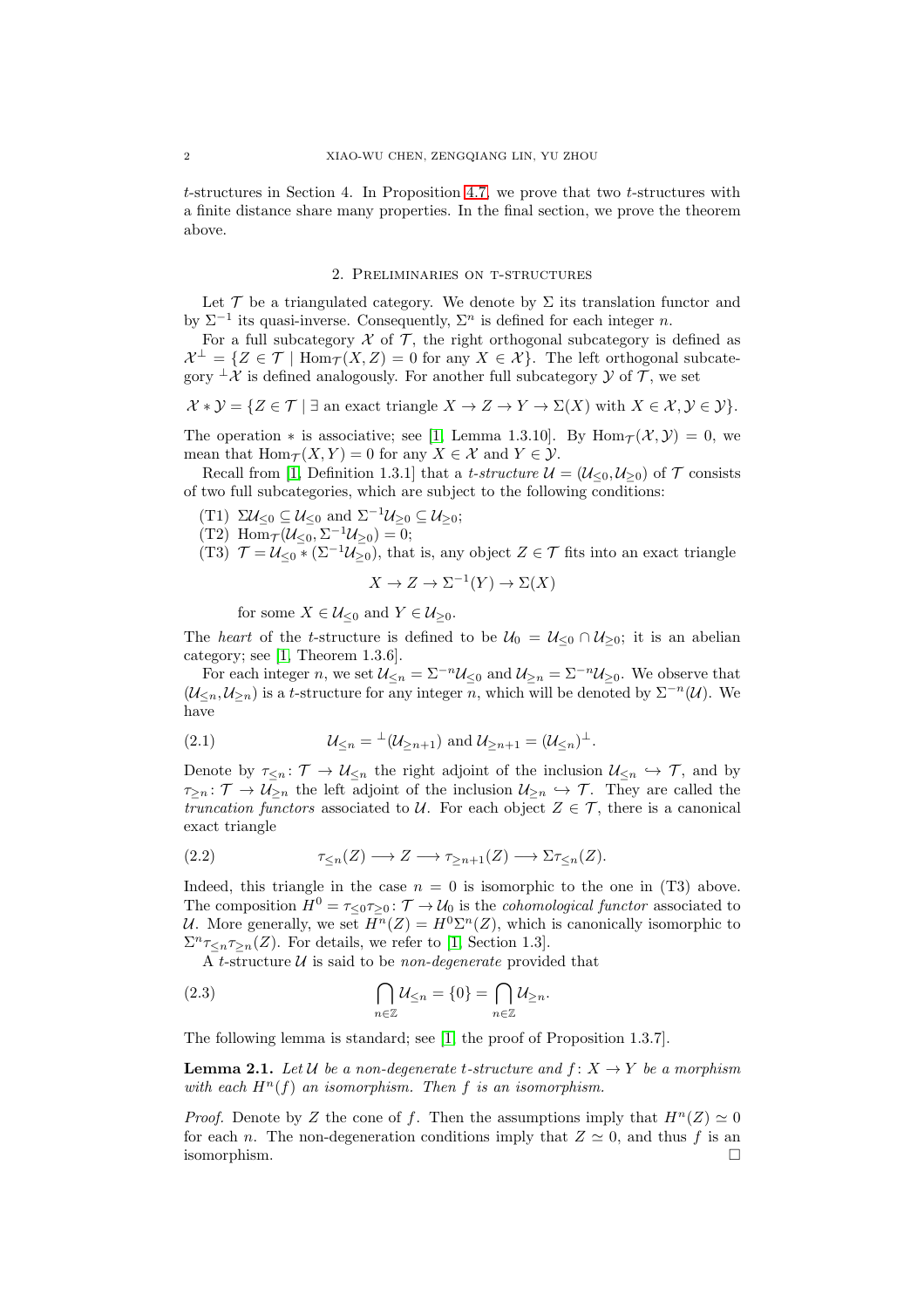A t-structure  $U$  is *bounded* provided that

$$
\bigcup_{n\in\mathbb{Z}}\mathcal{U}_{\leq n}=\mathcal{T}=\bigcup_{n\in\mathbb{Z}}\mathcal{U}_{\geq n}.
$$

Then U is necessarily non-degenerate. We observe that any object  $Z \in \bigcap_{n \in \mathbb{Z}} \mathcal{U}_{\leq n}$ lies in  $\mathcal{U}_{\geq m}$  for some m. In view of (T2), we have  $\mathcal{U}_{\geq m} \cap \mathcal{U}_{\leq m-1} = \{0\}$ . This forces that  $Z \simeq 0$ , that is,  $\bigcap_{n \in \mathbb{Z}} \mathcal{U}_{\leq n} = \{0\}$ . Similarly, one proves  $\bigcap_{n \in \mathbb{Z}} \mathcal{U}_{\geq n} = \{0\}$ .

In general, for any t-structure U and  $m \leq n$ , we set  $\mathcal{U}_{[m,n]} = \mathcal{U}_{\geq m} \cap \mathcal{U}_{\leq n}$ . By the triangles [\(2.2\)](#page-1-0), we observe that

$$
\mathcal{U}_{[m,n]} = \Sigma^{-m} \mathcal{U}_0 * \Sigma^{-(m+1)} \mathcal{U}_0 * \cdots * \Sigma^{-n} \mathcal{U}_0.
$$

We set

$$
\mathcal{U}_{\mathbb{N}}=\bigcup_{n\geq 0}\mathcal{U}_{[-n,n]}.
$$

It coincides with the smallest triangulated full subcategory containing the heart  $\mathcal{U}_0$ . Moreover, the *t*-structure  $U$  restricts to a bounded *t*-structure

$$
\mathcal{U}^b=(\mathcal{U}_{\mathbb{N}}\cap\mathcal{U}_{\leq 0},\mathcal{U}_{\mathbb{N}}\cap\mathcal{U}_{\geq 0})
$$

on  $\mathcal{U}_{\mathbb{N}}$ . We observe that the given *t*-structure  $\mathcal U$  on  $\mathcal T$  is bounded if and only if  $\mathcal{T} = \mathcal{U}_{\mathbb{N}}$ .

The following example is standard.

<span id="page-2-3"></span>Example 2.2. *Let* A *be an abelian category and* D(A) *its unbounded derived category.* Set  $\mathbf{D}(\mathcal{A})_{\leq 0} = \{ X \in \mathbf{D}(\mathcal{A}) \mid H^i(X) = 0 \text{ for any } i > 0 \}$  and  $\mathbf{D}(\mathcal{A})_{\geq 0} = \{ X \in \mathcal{A} \mid H^i(X) = 0 \text{ for any } i > 0 \}$  $\mathbf{D}(\mathcal{A}) | H^{i}(X) = 0$  for any  $i < 0$ . Here,  $H^{i}(X)$  denotes the *i*-th cohomology of X. *Then*  $\mathcal{D} = (\mathbf{D}(\mathcal{A})_{\leq 0}, \mathbf{D}(\mathcal{A})_{\geq 0})$  *is a non-degenerate t-structure on*  $\mathbf{D}(\mathcal{A})$ *, called the* standard t-structure. The heart  $\mathcal{D}_0$  is naturally equivalent to  $\mathcal{A}$ , where we identify *an object in* A *with the corresponding stalk complex concentrated in degree zero. Moreover, we have*

$$
\mathcal{D}_{\mathbb{N}} = \{ X \in \mathbf{D}(\mathcal{A}) \mid H^{i}(X) \neq 0 \text{ for only finitely many } i \},
$$

which is equivalent to the bounded derived category  $\mathbf{D}^b(\mathcal{A})$ .

*For a complex*  $X = (X^n, d_X^n)_{n \in \mathbb{Z}}$  *in*  $\mathcal{D}(\mathcal{A})$ *, the truncations associated to*  $\mathcal{D}$  *are given by*

$$
\tau_{\leq n}(X) = \cdots \longrightarrow X^{n-2} \longrightarrow X^{n-1} \longrightarrow \text{Ker}d_X^n \longrightarrow 0
$$

*and*

$$
\tau_{\geq n}(X) = 0 \longrightarrow \mathrm{Cok}d_X^{n-1} \longrightarrow X^{n+1} \longrightarrow X^{n+2} \longrightarrow \cdots
$$

Let  $U$  be a t-structure on  $T$ . For two objects X and Y, we have the following two canonical maps:

<span id="page-2-1"></span>(2.4) 
$$
\text{Hom}_{\mathcal{T}}(X,Y) \longrightarrow \varprojlim_{n \to +\infty} \text{Hom}_{\mathcal{T}}(\tau_{\leq n}(X),Y)
$$

and

<span id="page-2-2"></span>(2.5) 
$$
\operatorname{Hom}_{\mathcal{T}}(X,Y) \longrightarrow \varprojlim_{n \to +\infty} \operatorname{Hom}_{\mathcal{T}}(X,\tau_{\geq -n}(Y)).
$$

The following definition is inspired by [\[10,](#page-13-1) Subsection 6.1]. The terminology is somehow justified by Proposition [3.5](#page-5-0) below.

<span id="page-2-0"></span>**Definition 2.3.** The t-structure  $U$  on  $\mathcal T$  is called *regular*, provided that [\(2.4\)](#page-2-1) is injective for any  $Y \in \bigcup_{m \in \mathbb{Z}} \mathcal{U}_{\leq m}$ , and that  $(2.5)$  is injective for any  $X \in \bigcup_{m \in \mathbb{Z}} \mathcal{U}_{\geq m}$ .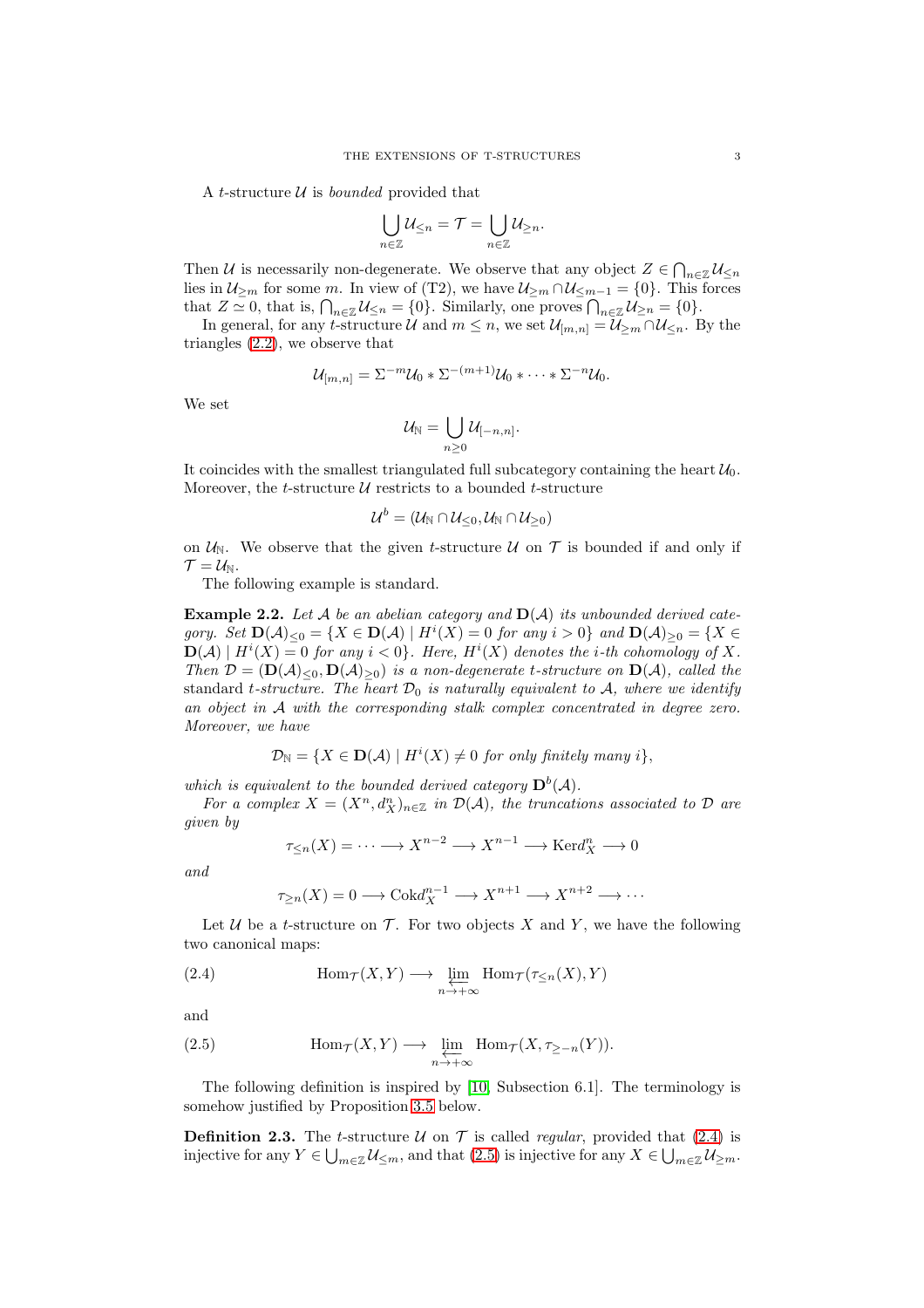It is clear that a bounded  $t$ -structure is regular, in which case the maps  $(2.4)$ and [\(2.5\)](#page-2-2) are both isomorphisms.

For any full additive subcategory  $\mathcal X$  of  $\mathcal T$ , we denote by  $[\mathcal X]$  the ideal formed by morphisms factoring though  $\mathcal X$ . In other words, we have

 $[\mathcal{X}](A, B) = \{f: A \to B \mid f = u \circ v \text{ for some } v: A \to X, u: X \to B, \text{ and } X \in \mathcal{X}\}.$ 

The following characterization indicates some similarity between regular t-structures and non-degenerate ones; see [\(2.3\)](#page-1-1). However, it seems that there is no implication relationship between the two concepts; compare Proposition [2.6](#page-4-0) and Remark [2.7](#page-4-1) below.

<span id="page-3-0"></span>Lemma 2.4. *Let* U *be a* t*-structure. Then* U *is regular if and only if*

$$
\bigcap_{n\in\mathbb{Z}}[\mathcal{U}_{\geq n}](-,Y)=0=\bigcap_{n\in\mathbb{Z}}[\mathcal{U}_{\leq n}](X,-)
$$

for any  $Y \in \bigcup_{m \in \mathbb{Z}} \mathcal{U}_{\leq m}$  and  $X \in \bigcup_{m \in \mathbb{Z}} \mathcal{U}_{\geq m}$ .

*Proof.* Denote by  $\phi$  the map in [\(2.4\)](#page-2-1). We claim that the kernel of  $\phi$  equals  $\bigcap_{n\in\mathbb{Z}}[\mathcal{U}_{\geq n}](X,Y).$ 

We consider the canonical exact triangle [\(2.2\)](#page-1-0):

$$
\tau_{\leq n}(X) \xrightarrow{\iota_n} X \longrightarrow \tau_{\geq n+1}(X) \longrightarrow \Sigma \tau_{\leq n}(X).
$$

Take any  $f \in \bigcap_{n \in \mathbb{Z}} [\mathcal{U}_{\geq n}](X, Y)$  and fix  $n \in \mathbb{Z}$ . There is a factorization  $X \stackrel{v}{\to} U \stackrel{u}{\to} Y$ of f for some  $U \in \mathcal{U}_{\geq n+1}$ . Since  $\text{Hom}_{\mathcal{T}}(\tau_{\leq n}(X), U) = 0$ , we have  $v \circ \iota_n = 0$ . It implies that  $f \circ \iota_n = 0$ . Letting n vary, we infer  $\phi(f) = 0$ .

Conversely, take any map  $g: X \to Y$  satisfying  $\phi(g) = 0$ . Therefore, g  $\circ$  $\iota_n = 0$  for each n. By the exact triangle above, we infer that g factors through  $\tau_{\geq n+1}(X)$ . This shows that  $g \in [\mathcal{U}_{\geq n+1}](X, Y)$ . Letting n vary, we infer that g lies in  $\bigcap_{n\in\mathbb{Z}}[\mathcal{U}_{\geq n}](X,Y)$ . The proof of the claim is completed.

By the claim above, the injectivity of [\(2.4\)](#page-2-1) is equivalent to  $\bigcap_{n\in\mathbb{Z}}[\mathcal{U}_{\geq n}](-,Y)=0$ for any  $Y \in \bigcup_{m \in \mathbb{Z}} \mathcal{U}_{\leq m}$ . A similar result holds for  $(2.5)$ , yielding the required  $result.$   $\Box$ 

Following [\[15,](#page-13-4) Definition 9.14], a t-structure U is *stable*, if  $\Sigma \mathcal{U}_{\leq 0} = \mathcal{U}_{\leq 0}$ , or equivalently, both  $\mathcal{U}_{\leq 0}$  and  $\mathcal{U}_{\geq 0}$  are triangulated subcategories of  $\mathcal{T}$ . In this situation,  $U_{\leq 0}$  is a right admissible subcategory, and  $U_{\geq 0}$  is a left admissible subcategory of  $\mathcal{T}$ ; see [\[4,](#page-13-5) §1].

In what follows, we will see that stable t-structures should be viewed as degenerate ones. We begin with a well-known fact.

**Lemma 2.5.** A *t*-structure U is stable if and only if its heart  $U_0 = \{0\}$ .

*Proof.* For the "only if" part, we observe that  $\mathcal{U}_{\leq -1} = \mathcal{U}_{\leq 0}$ . Then  $\mathcal{U}_0 = \mathcal{U}_{\leq -1} \cap$  $U_{\geq 0} = \{0\}$ , where the later equality follows from (T2); see also [\(2.1\)](#page-1-2).

For the "if" part, we will prove that  $\mathcal{U}_{\leq -1} = \mathcal{U}_{\leq 0}$ . It suffices to prove that each object X in  $\mathcal{U}_{\leq 0}$  lies in  $\mathcal{U}_{\leq -1}$ . Consider the canonical exact triangle

$$
\tau_{\leq -1}(X) \longrightarrow X \longrightarrow \tau_{\geq 0}(X) \longrightarrow \Sigma \tau_{\leq -1}(X).
$$

We observe that  $\tau_{\geq 0}(X)$  lies in  $\mathcal{U}_0$  and is zero. It follows that  $\tau_{\leq -1}(X) \simeq X$ , which implies that X lies in  $\mathcal{U}_{\leq -1}$ .

For two full subcategories  $X$  and  $Y$  of  $T$ , we write

$$
\mathcal{T}=\mathcal{X}\times\mathcal{Y},
$$

if  $\text{Hom}_{\mathcal{T}}(\mathcal{X}, \mathcal{Y}) = 0 = \text{Hom}_{\mathcal{T}}(\mathcal{Y}, \mathcal{X})$ , and any object Z in T admits a decomposition  $Z \simeq X \oplus Y$  with some  $X \in \mathcal{X}$  and  $Y \in \mathcal{Y}$ .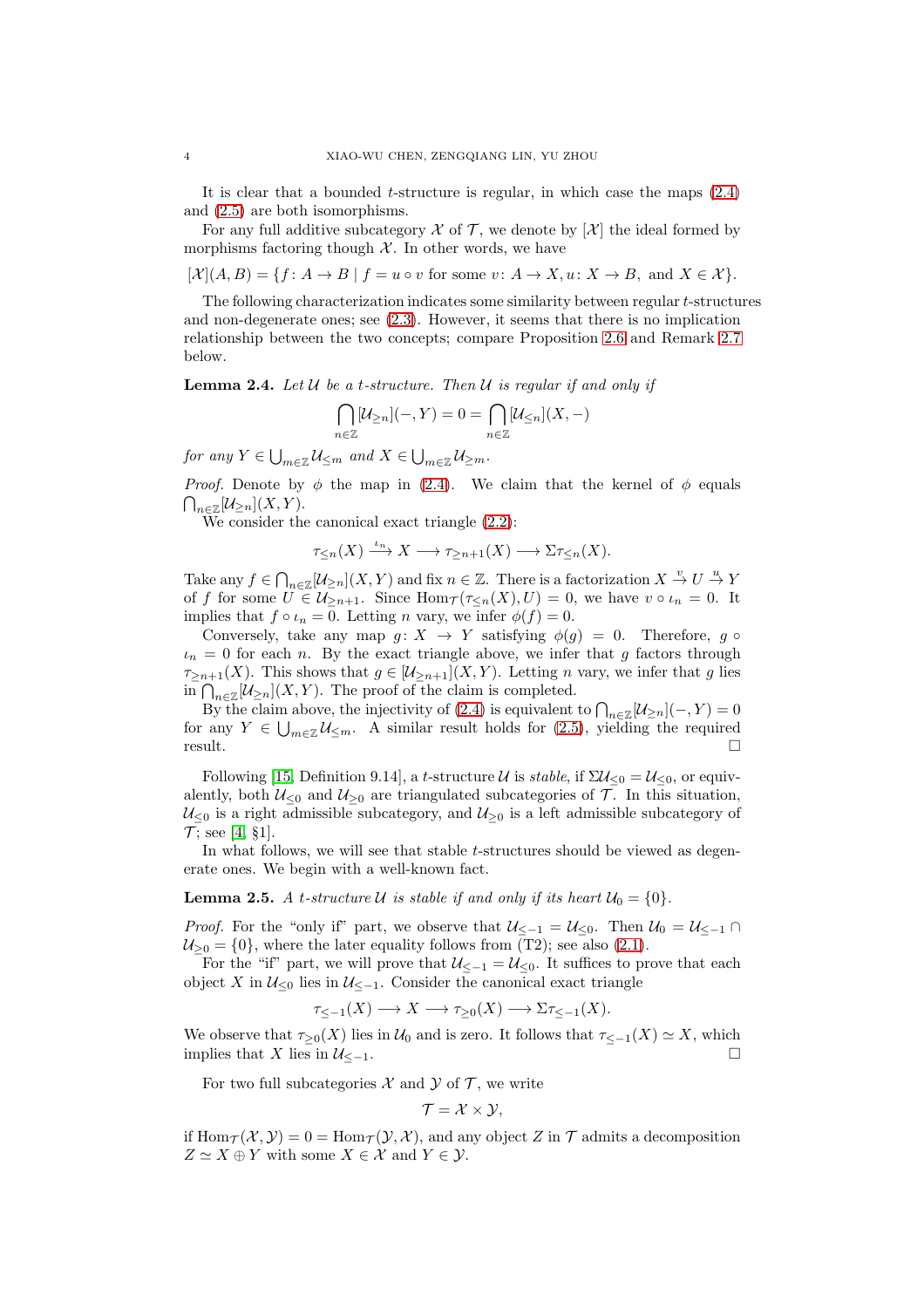<span id="page-4-0"></span>**Proposition 2.6.** Let  $\mathcal{U} = (\mathcal{U}_{\leq 0}, \mathcal{U}_{\geq 0})$  be a stable t-structure on  $\mathcal{T}$ . Then  $\mathcal{U}$  is *regular if and only if*  $\mathcal{T} = \mathcal{U}_{\leq 0} \times \mathcal{U}_{\geq 0}$ *.* 

*Proof.* For the "if" part, we claim that the map [\(2.4\)](#page-2-1) is an isomorphism. We observe that Y lies in  $\mathcal{U}_{\leq 0}$ . If  $X = X_{\leq 0} \oplus X_{\geq 0}$  with  $X_{\leq 0} \in \mathcal{U}_{\leq 0}$  and  $X_{\geq 0} \in \mathcal{U}_{\geq 0}$ . We observe that for each  $n, \tau \leq_n(X) = X_{\leq 0}$  and the natural map  $\text{Hom}_{\mathcal{T}}(X, Y) \to$  $\text{Hom}_{\mathcal{T}}(\tau_{\leq n}(X), Y)$  is an isomorphism. Then we infer the claim. Similarly, the map [\(2.5\)](#page-2-2) is also an isomorphism.

For the "only if" part, we observe  $\text{Hom}_{\mathcal{T}}(\mathcal{U}_{\leq 0}, \mathcal{U}_{\geq 0}) = 0$ , as  $\mathcal{U}$  is stable. We claim  $\text{Hom}_{\mathcal{T}}(\mathcal{U}_{\geq 0}, \mathcal{U}_{\leq 0}) = 0.$  Then the exact triangle in (T3) will split, and the object Z is isomorphic to  $X \oplus \Sigma^{-1}(Y)$ . This implies  $\mathcal{T} = \mathcal{U}_{\leq 0} \times \mathcal{U}_{\geq 0}$ .

For the claim above, take  $X \in \mathcal{U}_{\geq 0}$  and  $Y \in \mathcal{U}_{\leq 0}$ . For each n, we have  $\tau_{\leq n}(X) \simeq$  $\tau_{\leq -1}(X) = 0$ . The injectivity of [\(2.4\)](#page-2-1) implies that  $\text{Hom}_{\mathcal{T}}(X, Y) = 0$ , as required. This completes the whole proof.

<span id="page-4-1"></span>**Remark 2.7.** Assume that a *t*-structure  $\mathcal{U} = (\mathcal{U}_{\leq 0}, \mathcal{U}_{\geq 0})$  is both stable and nondegenerate. Then the category  $\mathcal T$  has to be the zero category. Indeed, for any object X, consider the zero map  $f: 0 \to X$ . As the heart  $\mathcal{U}_0$  is zero, each  $H^n(f)$  is trivially an isomorphism. By Lemma [2.1,](#page-1-3)  $f$  is an isomorphism, as required.

## 3. Hereditary t-structures and global dimensions

In this section, we study hereditary t-structures and the global dimension of a t-structure in general.

Let  $\mathcal T$  be a triangulated category. Following [\[10,](#page-13-1) Subsection 6.1], a t-structure  $\mathcal{U} = (\mathcal{U}_{\leq 0}, \mathcal{U}_{\geq 0})$  on  $\mathcal T$  is said to be *hereditary*, provided that  $\text{Hom}_{\mathcal T}(\mathcal{U}_{\geq 0}, \mathcal{U}_{\leq -2}) = 0$ . In this case, the restricted t-structure  $\mathcal{U}^b$  on  $\mathcal{U}_\mathbb{N}$  is necessarily hereditary. Moreover, the common heart  $U_0$  is a hereditary abelian category and each object  $Z \in U_N$ is non-canonically isomorphic to  $\bigoplus_{n\in\mathbb{Z}}\Sigma^{-p}H^p(Z)$ ; for a proof, we refer to [\[8,](#page-13-6) Lemma 2.1. We mention that hereditary t-structures are said to be split in  $[9,$ Section 2].

Lemma 3.1. *A* t*-structure* U *is hereditary if and only if each object* Z *is isomorphic*  $to X \oplus Y$  *for some*  $X \in \mathcal{U}_{\leq 0}$  *and*  $Y \in \mathcal{U}_{\geq 1}$ *.* 

*Proof.* The "only if" part follows from the triangle in  $(T3)$ , as the rightmost morphism is zero. For the "if" part, we take a morphism  $u: A \to B$  with  $A \in \mathcal{U}_{\geq 0}$ and  $B \in \mathcal{U}_{\leq -2}$ . Using the translation functor  $\Sigma^2$ , we infer that the cone of u has a decomposition Cone $(u) = C_1 \oplus C_2$  with  $C_1 \in \mathcal{U}_{\leq -2}$  and  $C_2 \in \mathcal{U}_{\geq -1}$ . So, we have an exact triangle

$$
A \xrightarrow{u} B \xrightarrow{\binom{v}{0}} C_1 \oplus C_2 \longrightarrow \Sigma(A).
$$

Here, we use the fact  $\text{Hom}_{\mathcal{T}}(B, C_2) = 0$ ; see (T2). Moreover, we observe that  $\text{Hom}_{\mathcal{T}}(C_1, \Sigma(A)) = 0$  and  $\text{Hom}_{\mathcal{T}}(B, A) = 0$ . Then [\[8,](#page-13-6) Lemma 2.4(3)] implies that  $u = 0.$ 

The following result, extending the well-known one in [\[12,](#page-13-8) Subsection 1.6], is expected in [\[10,](#page-13-1) Proposition 1(b)].

<span id="page-4-2"></span>Proposition 3.2. *Let* U *be a hereditary* t*-structure on* T *. Assume further that* U *is non-degenerate satisfying the following condition: for any family*  $\{A_n \mid n \in \mathbb{Z}\}\$ *of objects in*  $U_0$ *, the coproduct*  $\prod_{n\in\mathbb{Z}}\Sigma^{-n}A_n$  *and product*  $\prod_{n\in\mathbb{Z}}\Sigma^{-n}A_n$  *exist in*  $\mathcal{T}$ *, and the canonical morphism*

$$
\coprod_{n\in\mathbb{Z}}\Sigma^{-n}A_n\longrightarrow\prod_{n\in\mathbb{Z}}\Sigma^{-n}A_n
$$

*is an isomorphism. Then each object* Z *in* T *is isomorphic to*  $\prod_{n\in\mathbb{Z}} \Sigma^{-n}H^n(Z)$ *.*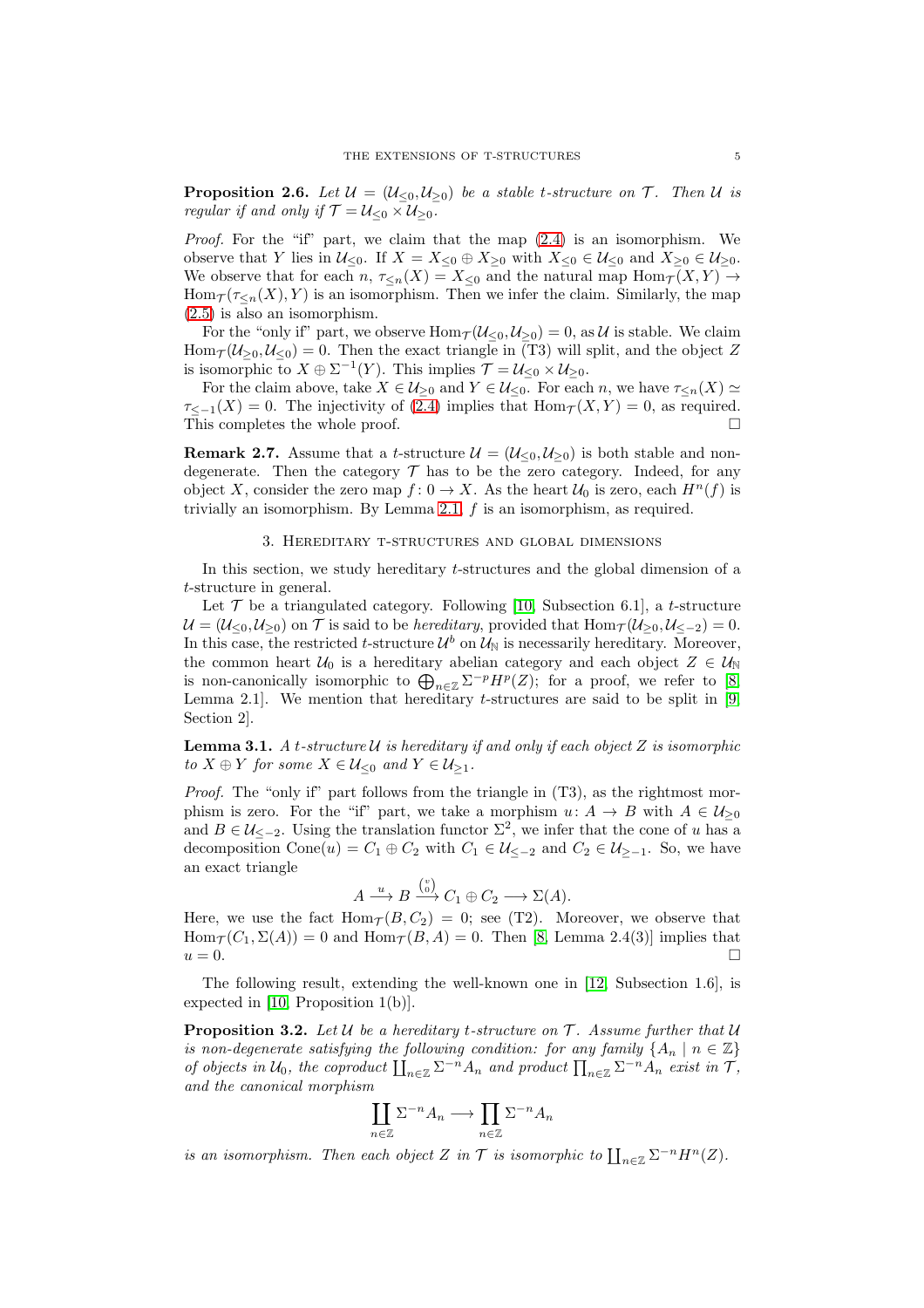*Proof.* We first claim that the canonical map  $\Sigma^{-p} A_p \hookrightarrow \coprod_{n \in \mathbb{Z}} \Sigma^{-n} A_n$  induces an isomorphism on their  $p$ -th cohomology  $H^p$ . For this, we write

$$
\coprod_{n\in\mathbb{Z}}\Sigma^{-n}A_n=\coprod_{np}\Sigma^{-n}A_n:=L\oplus\Sigma^{-p}A_p\oplus R.
$$

In view of [\(2.1\)](#page-1-2), we infer that  $\mathcal{U}_{\leq p-1}$  is closed under coproducts, and that  $\mathcal{U}_{\geq p+1}$ is closed under products. Therefore, L lies in  $\mathcal{U}_{\leq p-1}$  and R lies in  $\mathcal{U}_{\geq p+1}$ . We conclude that  $H^p(L) \simeq 0 \simeq H^p(R)$ . This implies the claim.

For any object  $Z$  and any integer  $p$ , we consider the canonical exact triangle

$$
\tau_{\leq p-1}(Z) \longrightarrow \tau_{\leq p}(Z) \xrightarrow{a_p} \Sigma^{-p} H^p(Z) \longrightarrow \Sigma \tau_{\leq p-1}(Z).
$$

As the rightmost morphism vanishes, the middle morphism  $a_p$  admits a section, say  $\iota_p: \Sigma^{-p}H^p(Z) \to \tau_{\leq p}(Z)$ . Consider the following composite map

$$
s_p \colon \Sigma^{-p} H^p(Z) \xrightarrow{\iota_p} \tau_{\leq p}(Z) \longrightarrow Z,
$$

where the unnamed arrow is the canonical morphism  $\tau_{\leq p}(Z) \to Z$  in [\(2.2\)](#page-1-0). We observe that each  $H^p(s_p)$  is an isomorphism.

These morphisms  $s_p$  uniquely induce a morphism

$$
s\colon \coprod_{p\in\mathbb{Z}} \Sigma^{-p}H^p(Z) \longrightarrow Z.
$$

By the claim above, we infer that each  $H^p(s)$  is an isomorphism. By Lemma [2.1,](#page-1-3) we infer that s is an isomorphism, as required.  $\square$ 

The above consideration motivates the following concept; compare [\[17,](#page-13-9) Subsection 3.1] and [\[13,](#page-13-10) Subsection 1.1].

**Definition 3.3.** Let  $U$  be a *t*-structure on  $T$ . The *global dimension* of  $U$ , denoted by gl.dim( $\mathcal{U}$ ), is the smallest natural number d such that

$$
\operatorname{Hom}\nolimits_{\mathcal T}(\mathcal U_{\geq 0}, \mathcal U_{\leq -(d+1)})=0.
$$

If such d does not exist, we set gl.dim $(\mathcal{U}) = +\infty$ .

Therefore, U is hereditary if and only if gl. $dim(\mathcal{U}) \leq 1$ . We observe

$$
\mathrm{gl.dim}(\mathcal{U}^b) \leq \mathrm{gl.dim}(\mathcal{U}).
$$

In the following degenerate example, one might have a strict inequality.

<span id="page-5-1"></span>**Example 3.4.** Let U be a stable t-structure on T. Then gl. $\dim(U) < +\infty$  if and *only if* gl.dim( $U$ ) = 0*, if and only if*  $T = U_{\leq 0} \times U_{\geq 0}$ *. The latter condition is equivalent to the one that* U *is regular; see Proposition [2.6.](#page-4-0) Therefore, for a stable non-regular*  $t$ -structure  $\mathcal{U}$ , we have  $\text{gl.dim}(\mathcal{U}) = +\infty$  but  $\text{gl.dim}(\mathcal{U}^b) = 0$ .

We explore the situations where the equality occurs.

<span id="page-5-0"></span>Proposition 3.5. *Let* U *be a* t*-structure on* T *. Consider the following conditions.*

- (1) gl.dim $(\mathcal{U}) < +\infty$ .
- (2) *The* t*-structure* U *is regular.*
- (3) gl.dim $(\mathcal{U}^b) = \text{gl.dim}(\mathcal{U})$ .

*Then we have implications "(1)* $\Rightarrow$  (2)  $\Rightarrow$  (3)".

As any bounded  $t$ -structure is regular, by Proposition [3.6\(](#page-6-0)1) below we infer that (2) does not imply (1) in general. For a non-bounded example, we refer to Example [3.11.](#page-7-0)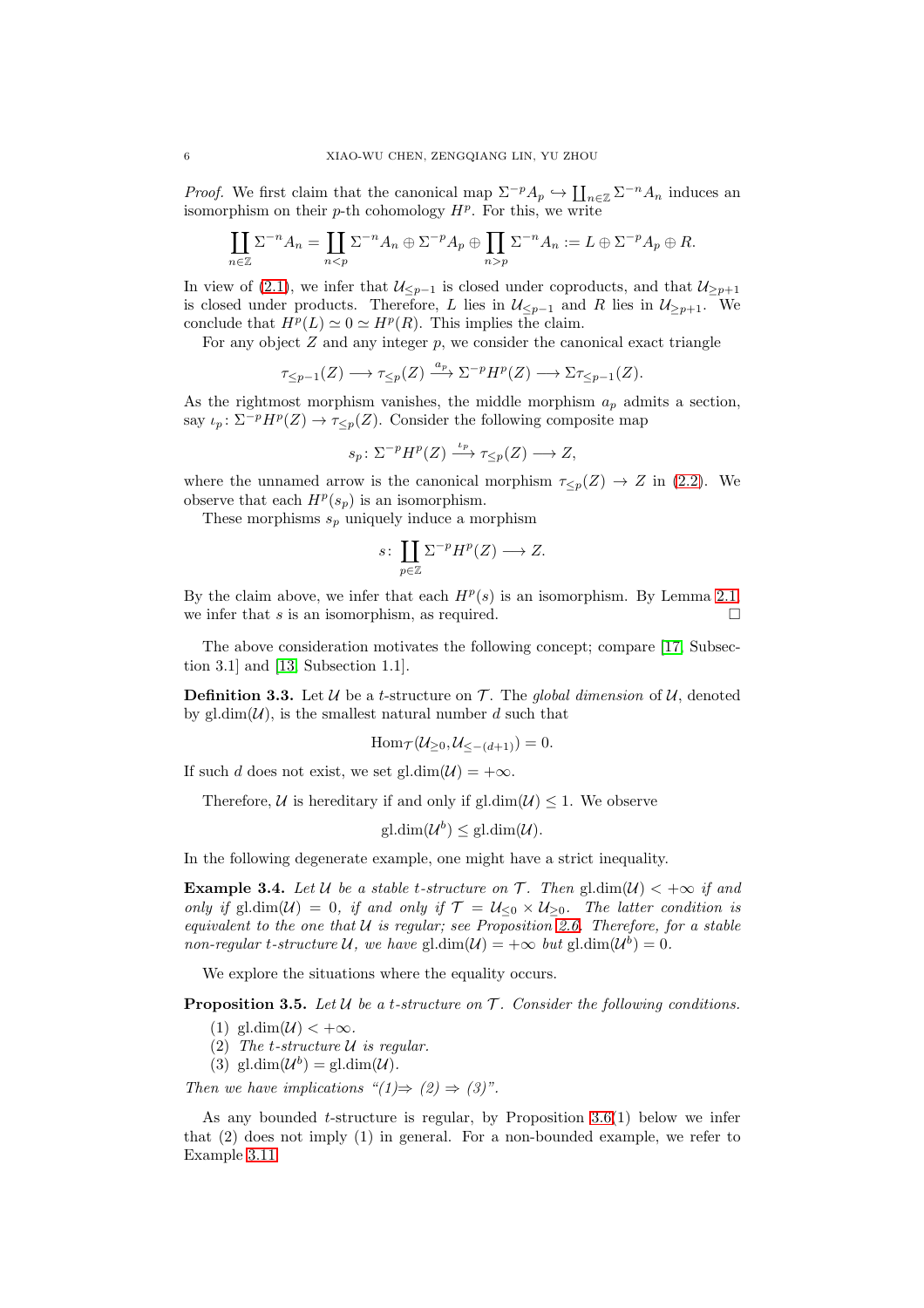*Proof.* The implication " $(1) \Rightarrow (2)$ " actually follows from Lemma [2.4.](#page-3-0) We give a direct proof. Assume that  $\text{gl.dim}(\mathcal{U})=d$ . We only prove the injectivity of [\(2.4\)](#page-2-1). Assume that  $Y \in \mathcal{U}_{\leq m}$ . We apply  $\text{Hom}_{\mathcal{T}}(-, Y)$  to the canonical exact triangle

$$
\tau_{\leq m+d}(X)\stackrel{\iota}{\longrightarrow} X \longrightarrow \tau_{\geq m+d+1}(X) \longrightarrow \Sigma \tau_{\leq m+d}(X),
$$

and observe that  $\text{Hom}_{\mathcal{T}}(\tau_{\geq m+d+1}(X), Y) = 0$  by gl.dim( $\mathcal{U}$ ) = d. Then we infer that the natural map

$$
Hom_{\mathcal{T}}(X,Y) \longrightarrow Hom_{\mathcal{T}}(\tau_{\leq m+d}(X),Y),
$$

sending f to  $\iota \circ f$ , is injective. As this map factors through the one in [\(2.4\)](#page-2-1), we deduce that the latter is injective, as required.

To show " $(2) \Rightarrow (3)$ ", we may assume that gl.dim $(\mathcal{U}^b) = l$  is finite. We take  $X \in \mathcal{U}_{\geq 0}$  and  $Y \in \mathcal{U}_{\leq -(\ell+1)}$ . By the injectivity assumptions, we have an injective map

 $\text{Hom}_{\mathcal{T}}(X, Y) \to \varprojlim_{n \to +\infty} \text{Hom}_{\mathcal{T}}(\tau_{\leq n}(X), Y) \to \varprojlim_{n \to +\infty} \varprojlim_{m \to +\infty} \text{Hom}_{\mathcal{T}}(\tau_{\leq n}(X), \tau_{\geq -m}(Y)).$ 

We observe that  $\tau_{\leq n}(X) \in \mathcal{U}^b_{\geq 0}$  and  $\tau_{\geq -m}(Y) \in \mathcal{U}^b_{\leq -(l+1)}$ . Then we deduce  $\text{Hom}_{\mathcal{T}}(\tau_{\leq n}(X), \tau_{\geq -m}(Y)) = 0$  by gl.dim $(\mathcal{U}^b) = l$ . We conclude  $\text{Hom}_{\mathcal{T}}(X, Y) = 0$ , as required.  $\Box$ 

For an abelian category  $A$ , its global dimension gl.dim $(A)$  is defined to be the supremum of  $\{d \geq 0 \mid \text{Ext}^d_{\mathcal{A}}(-,-) \neq 0\}.$ 

<span id="page-6-0"></span>Proposition 3.6. *Let* A *be an abelian category. Denote by* D *the standard tstructure on* D(A)*. Then the following statements hold.*

- (1)  $\text{gl.dim}(\mathcal{A}) = \text{gl.dim}(\mathcal{D}^b) \leq \text{gl.dim}(\mathcal{D}).$
- (2) *Assume that* A *has enough projective objects or enough injective objects. Then we have*

$$
gl.dim(\mathcal{A}) = gl.dim(\mathcal{D}^b) = gl.dim(\mathcal{D}).
$$

*Proof.* The equality in (1) is well known. We just recall that  $Ext_A^n(M, N) =$  $\text{Hom}_{\mathcal{D}(\mathcal{A})}(M,\Sigma^n(N))$  for any objects  $M, N$  and  $n \geq 0$ ; moreover,  $\Sigma^n(N)$  lies in  $\mathcal{D}^b_{\leq -n}.$ 

For  $(2)$ , we assume that A has enough projective objects. In view of  $(1)$ , we may assume that  $gl.dim(\mathcal{A}) = d$  is finite. It suffices to claim that  $Hom_{D(\mathcal{A})}(X, Y) = 0$ for any  $X \in \mathbf{D}(\mathcal{A})_{\geq 0}$  and  $Y \in \mathbf{D}(\mathcal{A})_{\leq -(d+1)}$ . By truncations, we may assume that  $X^n = 0$  for  $n < 0$  and  $Y^m = 0$  for  $m > -(d+1)$ . By [\[7,](#page-13-11) Proposition 3.4], there is a complex P consisting of projective objects with a quasi-isomorphism  $P \to X$ satisfying  $P^n = 0$  for  $n \le -(d+1)$ . By the same result, there is a complex Q consisting of projective objects with a quasi-isomorphism  $Q \to Y$  satisfying  $Q^m = 0$ for  $m > -(d+1)$ . By [\[7,](#page-13-11) Proposition 3.5], the natural map

$$
Hom_{\mathbf{K}(\mathcal{A})}(P,Q) \longrightarrow Hom_{\mathbf{D}(\mathcal{A})}(P,Q)
$$

is an isomorphism, where  $K(\mathcal{A})$  denotes the homotopy category of complexes in  $\mathcal{A}$ . However, it is clear that  $\text{Hom}_{\mathbf{K}(A)}(P,Q) = 0$ . This proves the claim.

**Remark 3.7.** Proposition [3.6\(](#page-6-0)2) yields another proof of [\[11,](#page-13-12) Lemma 6], as a Grothendieck category always has enough injective objects. We do not know whether the assumptions in Proposition  $3.6(2)$  are really needed. We mention the following fact due to [\[16,](#page-13-13) Theorem A.1]: for a hereditary abelian category  $\mathcal{H}$ , the standard t-structure D on  $\mathbf{D}(\mathcal{H})$  is always hereditary. In this case, we have  $gl.dim(\mathcal{H}) = gl.dim(\mathcal{D}) \leq 1.$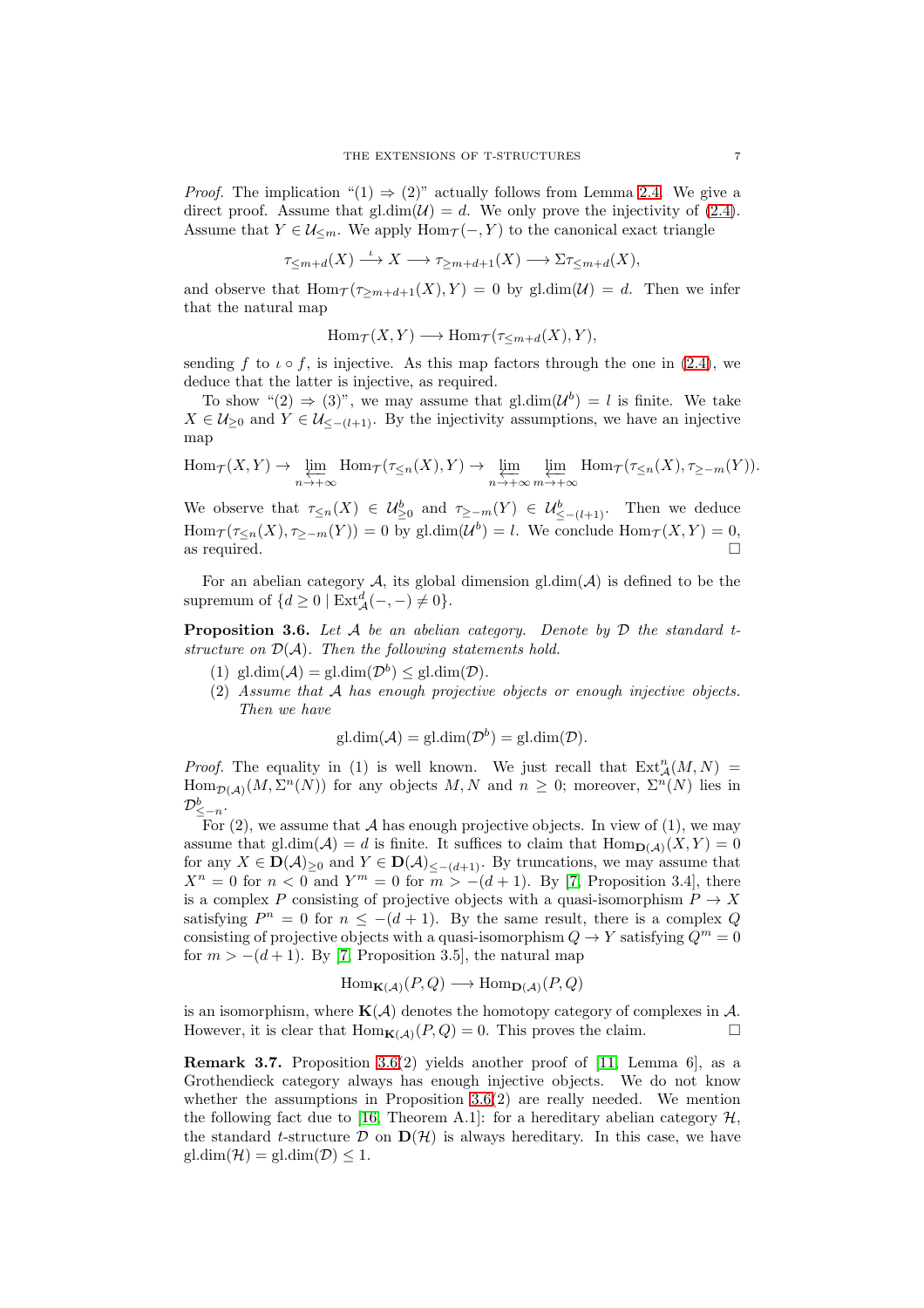<span id="page-7-1"></span>**Remark 3.8.** Let  $\mathcal{T}$  be a triangulated category with a hereditary *t*-structure  $\mathcal{U}$ , which satisfies the conditions in Proposition [3.2.](#page-4-2) In view of [\[16,](#page-13-13) Theorem A.1], we expect that an unbounded version of [\[9,](#page-13-7) Corollay 1.2] holds, that is, the triangulated category  $\mathcal T$  is necessarily triangle equivalent to  $\mathbf{D}(\mathcal U_0)$ .

Let  $R$  be a ring with unit. We denote by  $R$ -Mod the abelian category of left R-modules. Then the global dimension of R-Mod coincides with the left global dimension of R.

**Remark 3.9.** In general, for a *t*-structure  $U$  on a triangulated category  $\mathcal{T}$ , there is no direct relationship between gl.dim( $\mathcal{U}_0$ ) and gl.dim( $\mathcal{U}$ ). For example, the usual Postnikov t-structure on the stable homotopy category SH has infinite global dimension, but its heart is equivalent to Z-Mod and has global dimension one; see [\[9,](#page-13-7) Section 3] or [\[5,](#page-13-14) Subsection 4.6]. We refer to [\[6,](#page-13-15) Example 6.3] for an explicit example of a bounded t-structure U satisfying gl.dim( $\mathcal{U}$ )  $\leq$  4 and gl.dim( $\mathcal{U}_0$ ) = + $\infty$ .

Example 3.10. *Let* R *be a ring. By Proposition [3.6\(](#page-6-0)2), the standard* t*-structure on the derived category* D(R*-*Mod) *is hereditary if and only if* R *is a left hereditary ring. This is the classical situation studied in* [\[12,](#page-13-8) Subsection 1.6]*.*

*Combining Propositions [3.5](#page-5-0) and [3.6\(](#page-6-0)2), we infer that the standard* t*-structure on* D(R*-*Mod) *is regular, provided that the left global dimension of* R *is finite.*

*Recall a general fact: for two complexes* X, Y *of* R*-modules, we have a short exact sequence*

$$
0 \longrightarrow \underleftarrow{\lim}^1 \text{Hom}(\tau_{\leq n}(X), \Sigma^{-1}(Y)) \longrightarrow \text{Hom}(X, Y) \stackrel{\phi}{\longrightarrow} \underleftarrow{\lim} \text{Hom}(\tau_{\leq n}(X), Y) \longrightarrow 0.
$$

*Here,*  $\lim_{n \to \infty} \lim_{n \to \infty}$  *and*  $\lim_{n \to \infty} i$  *is its first derived functor* [\[19,](#page-13-16) Section 3.5]*;* Hom *is taken in*  $\mathbf{D}(R\text{-Mod})$ *; the truncated complexes*  $\tau_{\leq n}(X)$  *are described in Example* [2.2](#page-2-3) and  $\phi$  *is the canonical map in*  $(2.4)$ *. It follows that if* R *has finite left global dimension, then the map*  $\phi$  *is an isomorphism when the cohomology of* Y *is boundedabove. A similar fact holds for the map [\(2.5\)](#page-2-2).*

*For the above short exact sequence, we observe that the colimit of the inclusion sequence*

$$
\tau_{\leq 0}(X) \xrightarrow{\iota_0} \tau_{\leq 1}(X) \xrightarrow{\iota_1} \tau_{\leq 2}(X) \longrightarrow \cdots
$$

*is identified with* X*. There is an exact triangle*

$$
\coprod\nolimits_{n\geq 0}\tau_{\leq n}(X)\stackrel{\Phi}{\longrightarrow}\coprod\nolimits_{n\geq 0}\tau_{\leq n}(X)\longrightarrow X\longrightarrow \Sigma(\coprod\nolimits_{n\geq 0}\tau_{\leq n}(X)),
$$

*where the components of*  $\Phi$  *are determined by*  $\left(\begin{matrix} \mathrm{Id} \\ -\iota_n \end{matrix}\right)$ :  $\tau_{\leq n}(X) \to \tau_{\leq n}(X) \oplus \tau_{\leq n+1}(X)$ . *Applying the cohomological functor* Hom(−, Y) *to this triangle, we infer the required short exact sequence immediately.*

We give an example of a regular *t*-structure, which is not bounded and has infinite global dimension.

<span id="page-7-0"></span>**Example 3.11.** For each  $a \geq 1$ , we let  $\mathcal{T}^a$  be a triangulated category with a tstructure  $\mathcal{U}^a$  such that it is not bounded and gl.dim $(\mathcal{U}^a) = a$ . For example, we *might take a ring*  $R^a$  *with left global dimension* a, and set  $\mathcal{T}^a = D(R^a \text{-Mod})$ *.* 

Set  $\mathcal{T} = \coprod_{a \geq 1} \mathcal{T}^a$  to be its coproduct. In other words, each object in  $\mathcal{T}$  is a *formal sum*  $X = \bigoplus_{a \geq 1} X^a$  *such that*  $X^a \in \mathcal{T}^a$  *satisfying*  $X^a = 0$  *for all but finitely many a*'s. Then we have a t-structure  $\mathcal{U} = (\coprod_{a \geq 1} \mathcal{U}_{\leq 0}^a, \coprod_{a \geq 1} \mathcal{U}_{\geq 0}^a)$  on  $\mathcal{T}$ , which is not bounded. We observe that  $\text{gl.dim}(\mathcal{U}) = +\infty$ . Since each  $\mathcal{U}^a$  is regular, we infer *that* U *is regular.*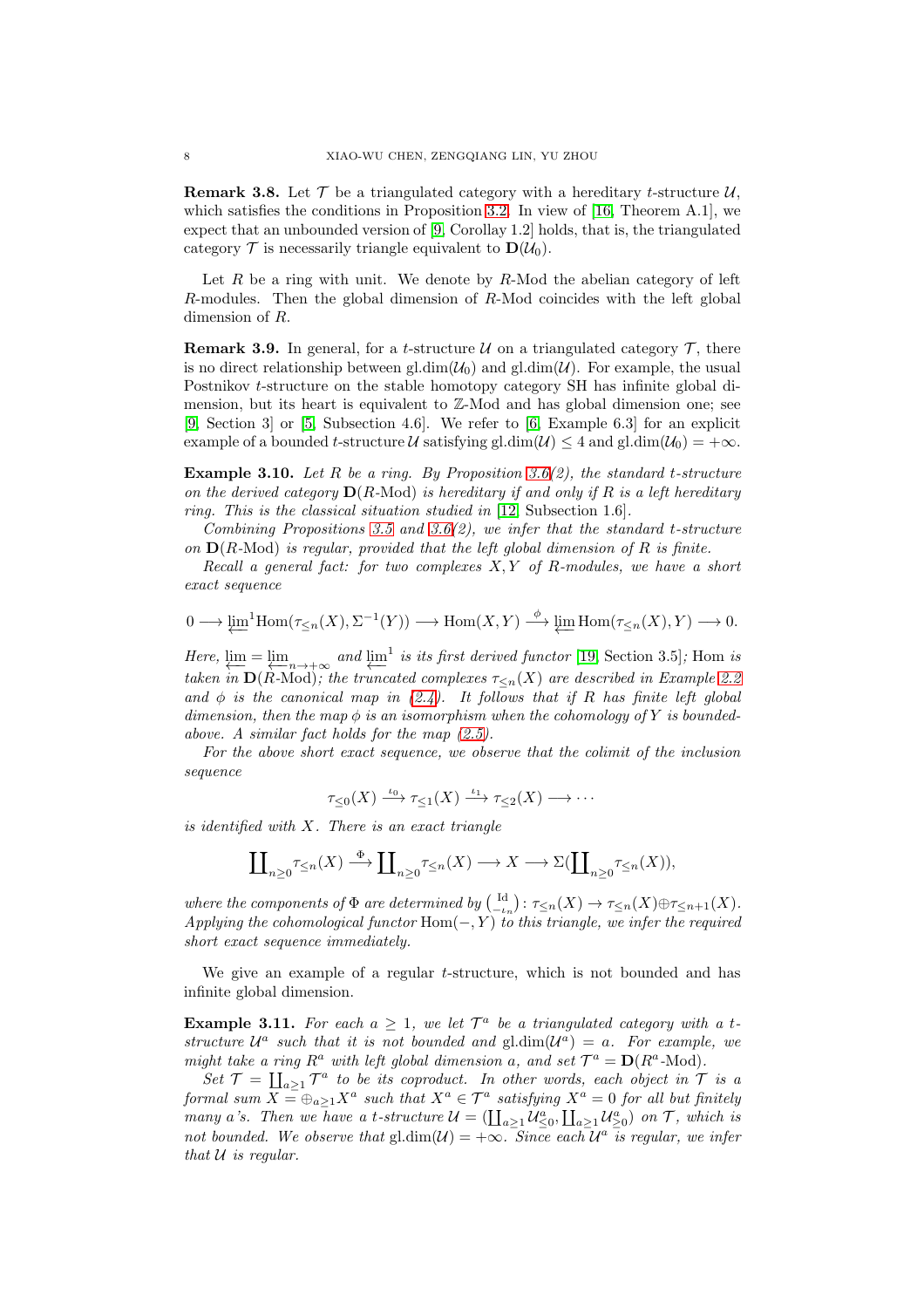In this section, we discuss the distance between t-structures and its relation with the global dimensions. Throughout, we fix a triangulated category  $\mathcal{T}$ .

<span id="page-8-0"></span>**Lemma 4.1.** Let  $\mathcal{U} = (\mathcal{U}_{\leq 0}, \mathcal{U}_{>0})$  and  $\mathcal{V} = (\mathcal{V}_{\leq 0}, \mathcal{V}_{>0})$  be two t-structures on  $\mathcal{T}$ . *Assume that* m and n are integers satisfying  $m \leq n$ . Then the following statements *are equivalent:*

- (1)  $\mathcal{V}_{\leq m} \subseteq \mathcal{U}_{\leq 0} \subseteq \mathcal{V}_{\leq n}$ ;
- (2) U≤−<sup>n</sup> ⊆ V<sup>≤</sup><sup>0</sup> ⊆ U≤−m*;*
- (3)  $\mathcal{V}_{\geq n} \subseteq \mathcal{U}_{\geq 0} \subseteq \mathcal{V}_{\geq m}$ ;
- (4) U≥−<sup>m</sup> ⊆ V<sup>≥</sup><sup>0</sup> ⊆ U≥−n*;*
- (5)  $\mathcal{V}_{\leq m} \subseteq \mathcal{U}_{\leq 0}$  and  $\mathcal{V}_{\geq n} \subseteq \mathcal{U}_{\geq 0}$ ;
- (6)  $\mathcal{U}_{\leq -n} \subseteq \mathcal{V}_{\leq 0}$  and  $\mathcal{U}_{\geq -m} \subseteq \mathcal{V}_{\geq 0}$ ;

*Assume that both* U *and* V *are bounded. Then any of the above statements is equivalent to each of the following ones.*

(i) 
$$
U_0 \subseteq V_{[m,n]}
$$
;  
(i)'  $V_0 \subseteq U_{[-n,-m]}$ .

*Proof.* Applying the translation functor and  $(2.1)$ , we infer these equivalences among  $(1)-(6)$ . In the bounded cases, we only prove that (i) is equivalent to any of  $(1)-(6)$ .

By  $(1)$  and  $(3)$ , we infer  $(i)$  from the following identity:

$$
\mathcal{U}_0 = \mathcal{U}_{\leq 0} \cap \mathcal{U}_{\geq 0} \subseteq \mathcal{V}_{\leq n} \cap \mathcal{V}_{\geq m} = \mathcal{V}_{[m,n]}.
$$

Conversely, we assume  $\mathcal{U}_0 \subseteq \mathcal{V}_{[m,n]}$ . For any  $a \leq b$ , we recall that

$$
\mathcal{U}_{[a,b]} = \Sigma^{-a} \mathcal{U}_0 * \Sigma^{-(a+1)} \mathcal{U}_0 * \cdots * \Sigma^{-b} \mathcal{U}_0.
$$

We infer that  $\mathcal{U}_{[a,b]} \subseteq \mathcal{V}_{[a+m,b+n]}$ . As  $\mathcal{U}_{\leq -n} = \bigcup_{a \leq -n} \mathcal{U}_{[a,-n]}$ , we have  $\mathcal{U}_{\leq -n} \subseteq \mathcal{V}_{\leq 0}$ . Similarly, we have  $\mathcal{U}_{\geq -m} \subseteq \mathcal{V}_{\geq 0}$ . We infer (6), as required.  $\Box$ 

The following notion is known to experts; compare [\[18,](#page-13-2) Subsection 2.4] and [\[14,](#page-13-3) Subsection 2.2].

**Definition 4.2.** For two *t*-structures  $\mathcal{U}$  and  $\mathcal{V}$  on  $\mathcal{T}$ , we define their *distance*  $d(\mathcal{U}, \mathcal{V})$ to be the smallest natural number d such that  $\mathcal{V}_{\leq m} \subseteq \mathcal{U}_{\leq 0} \subseteq \mathcal{V}_{\leq m+d}$  for some integer m. If such d does not exist, we set  $d(\mathcal{U}, \mathcal{V}) = +\infty$ .

**Remark 4.3.** By definition, for any two *t*-structures  $\mathcal{U}$  and  $\mathcal{V}$  and for any integers m, n, we have  $d(\mathcal{U}, \mathcal{V}) = d(\Sigma^m(\mathcal{U}), \Sigma^n(\mathcal{V})).$ 

Koszul duality  $[2]$  provides many examples of bounded t-structures with infinite distances.

**Example 4.4.** *Denote by*  $k[\epsilon] = k \oplus k\epsilon$  *the algebra of dual numbers over a field* k*, and by* k[t] *the polynomial algebra in one variable. They are naturally* Z*-graded by means of*  $deg(\epsilon) = 1 = deg(t)$ *. The corresponding categories of finitely generated* Z-graded modules are denoted by  $k[\epsilon]$ -gr and  $k[t]$ -gr, respectively. By [\[2,](#page-13-17) Theorem 2.12.1]*, there is a triangle equivalence*

$$
F: \mathbf{D}^b(k[\epsilon]\text{-}\mathrm{gr}) \longrightarrow \mathbf{D}^b(k[t]\text{-}\mathrm{gr})
$$

*such that*  $F(\Sigma^{n}(k(-n))) = k[t](n)$  *for any integer n. Here, for any graded module* V, its degree-shift  $V(n)$  means the same module with the grading given by  $V(n)_p =$  $V_{n+p}$ .

*Recall that*  $D$  *denotes the standard t-structure on*  $D^b(k[\epsilon]$ -gr)*. Denote by*  $D_F$ *the t*-structure on  $\mathbf{D}^b(k[\epsilon]-\text{gr})$ *, which is transported from the standard t-structure of*  $\mathbf{D}^b(k[t]-\text{gr})$  *via* F. We observe that the heart of  $\mathcal{D}_F$  does not belong to  $\mathcal{D}_{[-m,m]}$  for *any* m. This implies that  $d(D, D_F) = +\infty$ .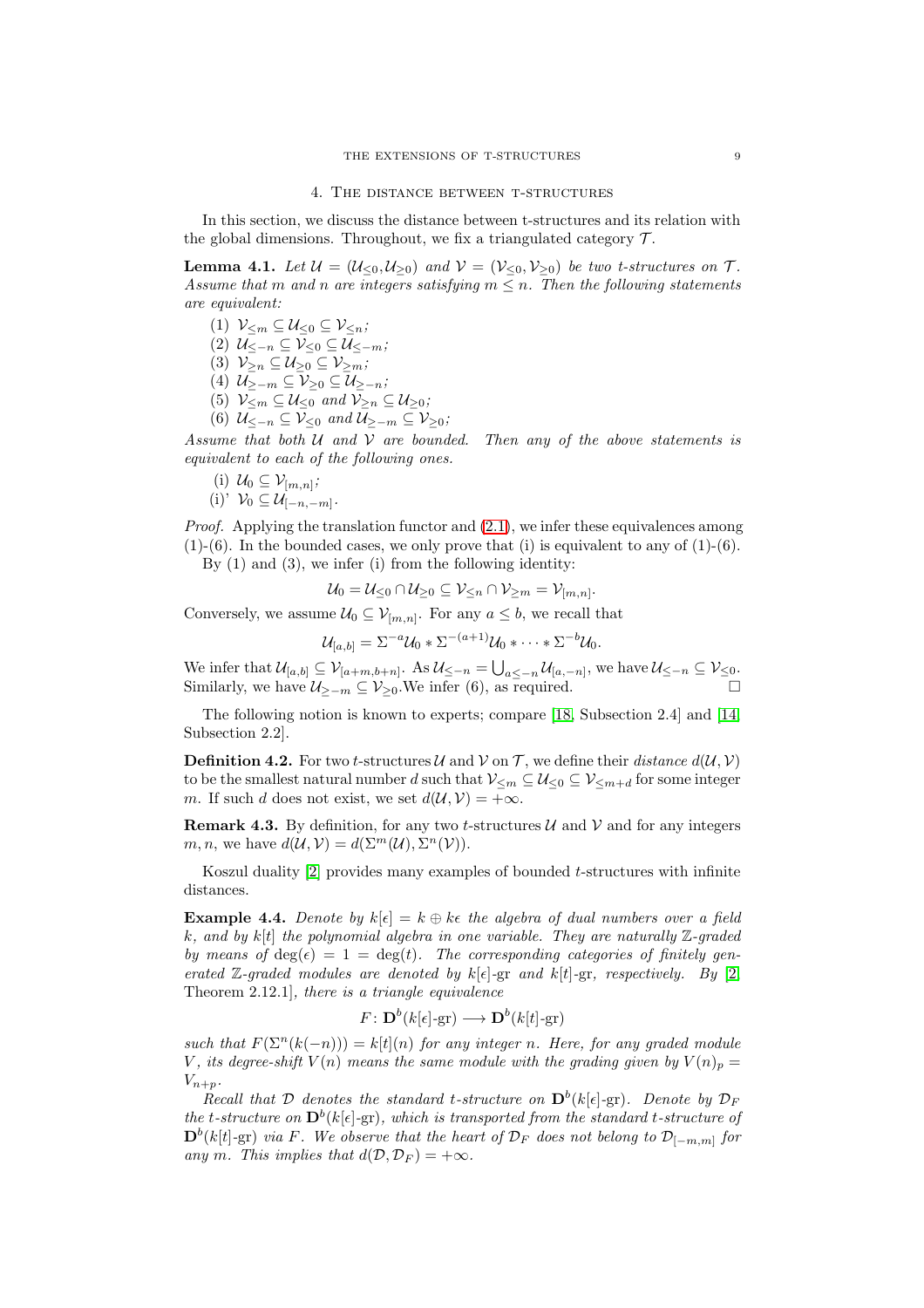<span id="page-9-2"></span>**Example 4.5.** Let U be a bounded t-structure  $\mathcal{T}$  such that its heart  $U_0$  is a length *abelian category with only finitely many simple objects up to isomorphism. Such a* t-structure is called algebraic in [\[18,](#page-13-2) Subsection 2.4]. Then  $d(U, V) < +\infty$  for any *bounded* t*-structure* V *on* T *.*

*Indeed, we take a complete set*  $\{S_1, S_2, \cdots, S_n\}$  *of representatives of simple objects in* U0*. Then any object in* U<sup>0</sup> *is an iterated extension of these simple objects. There are integers*  $m \leq n$  *such that each*  $S_i$  *lies in*  $\mathcal{V}_{[m,n]}$ *. As*  $\mathcal{V}_{[m,n]}$  *is closed under extensions, we infer that*  $U_0 \subseteq V_{[m,n]}$ *. By Lemma [4.1,](#page-8-0) we have*  $V_{\leq m} \subseteq U_{\leq 0} \subseteq V_{\leq n}$ *, which implies*  $d(\mathcal{U}, \mathcal{V}) \leq n - m < +\infty$ *.* 

<span id="page-9-1"></span>Lemma 4.6. *Keep the notation as above. Then the following statements hold.*

- (1)  $d(\mathcal{U}, \mathcal{V}) = d(\mathcal{V}, \mathcal{U}).$
- (2)  $d(\mathcal{U}, \mathcal{V}) = 0$  *if and only if*  $\mathcal{V} = \Sigma^m(\mathcal{U})$  *for some integer m.*
- (3) For a third t-structure W, we have  $d(U, W) \leq d(U, V) + d(V, W)$ .
- (4) gl.dim( $\mathcal{U}$ )  $\leq$  gl.dim( $\mathcal{V}$ ) +  $d(\mathcal{U}, \mathcal{V})$  and gl.dim( $\mathcal{V}$ )  $\leq$  gl.dim( $\mathcal{U}$ ) +  $d(\mathcal{U}, \mathcal{V})$ .

*Proof.* (1) follows from the equivalence " $(1) \Leftrightarrow (2)$ " of Lemma [4.1.](#page-8-0) For  $(2)$ , it suffices to observe that  $d(\mathcal{U}, \mathcal{V}) = 0$  if and only if  $\mathcal{U}_{\leq 0} = \mathcal{V}_{\leq m}$  for some m.

For (3), we may assume that  $d(\mathcal{U}, \mathcal{V}) = d_1$  and  $d(\mathcal{V}, \mathcal{W}) = d_2$  are natural numbers. Then we have  $\mathcal{V}_{\leq m_1} \subseteq \mathcal{U}_{\leq 0} \subseteq \mathcal{V}_{\leq m_1+d_1}$  and  $\mathcal{W}_{\leq m_2} \subseteq \mathcal{V}_{\leq 0} \subseteq \mathcal{W}_{\leq m_2+d_2}$ . From the latter inequality and taking translations, we infer that  $W_{\leq m_1+m_2} \subseteq V_{\leq m_1}$  and  $\mathcal{V}_{\leq m_1+d_1} \subseteq \mathcal{W}_{\leq m_1+m_2+(d_1+d_2)}$ . So we have

$$
\mathcal W_{\leq m_1+m_2}\subseteq \mathcal U_{\leq 0}\subseteq \mathcal W_{\leq m_1+m_2+(d_1+d_2)}.
$$

This proves that  $d(\mathcal{U}, \mathcal{W}) \leq d_1 + d_2$ , the required triangle inequality.

To prove (4), we only prove the left inequality. We may assume that both  $d(\mathcal{U}, \mathcal{V}) = d$  and gl.dim( $\mathcal{V}$ ) = g are finite. We assume further that  $\mathcal{V}_{\leq m} \subseteq \mathcal{U}_{\leq 0}$  $\mathcal{V}_{\leq m+d}$ . By Lemma [4.1,](#page-8-0) we obtain  $\mathcal{U}_{\geq -m} \subseteq \mathcal{V}_{\geq 0}$  and  $\mathcal{U}_{\leq -(g+m+d+1)} \subseteq \mathcal{V}_{\leq -(g+1)}$ . By gl.dim( $V$ ) = g, we have Hom $_{\mathcal{T}}(V_{\geq 0}, V_{\leq -(g+1)}) = 0$ . Then we infer that

$$
\operatorname{Hom}\nolimits_{\mathcal T}(\mathcal U_{\geq -m}, \mathcal U_{\leq -(g+m+d+1)})=0.
$$

By translations, this is equivalent to  $\text{Hom}_{\mathcal{T}}(\mathcal{U}_{\geq 0}, \mathcal{U}_{\leq -(g+d+1)}) = 0$ , which implies that gl.dim( $U \leq g + d$ .

The following main result of this section shows that two t-structures with a finite distance share many properties.

<span id="page-9-0"></span>**Proposition 4.7.** Let U and V be two t-structures in  $\mathcal{T}$  satisfying  $d(\mathcal{U}, \mathcal{V}) < +\infty$ . *Then the following statements hold.*

- (1)  $\bigcap_{n\in\mathbb{Z}}\mathcal{U}_{\leq n} = \bigcap_{n\in\mathbb{Z}}\mathcal{V}_{\leq n}$  and  $\bigcap_{n\in\mathbb{Z}}\mathcal{U}_{\geq n} = \bigcap_{n\in\mathbb{Z}}\mathcal{V}_{\geq n}$ . Therefore, U is non*degenerate if and only if so is* V*.*
- (2)  $U_N = V_N$ . Therefore, U is bounded if and only if so is V.
- (3) The *t*-structure  $U$  is regular if and only if so is  $V$ .
- (4) gl.dim( $\mathcal{U}$ ) < + $\infty$  *if and only if* gl.dim( $\mathcal{V}$ ) < + $\infty$ *.*
- (5) Assume that either U or V is stable. Then  $U = V$ .

*Proof.* Assume that  $d(\mathcal{U}, \mathcal{V}) = d$ . Take an integer N such that  $\mathcal{V}_{\leq N} \subseteq \mathcal{U}_{\leq 0}$  $V < N+d$ .

We observe  $\mathcal{U}_{\leq n} \subseteq \mathcal{V}_{\leq n+N+d}$  and  $\mathcal{V}_{\leq n} \subseteq \mathcal{U}_{\leq n-N}$  for each n. From these inequalities, we deduce  $\bigcap_{n\in\mathbb{Z}}\mathcal{U}_{\leq n} = \bigcap_{n\in\mathbb{Z}}\mathcal{V}_{\leq n}$ . The remaining equality in (1) is proved similarly.

For (2), first we observe  $\mathcal{V}_{\geq N+d} \subseteq \mathcal{U}_{\geq 0} \subseteq \mathcal{V}_{\geq N}$  by Lemma [4.1.](#page-8-0) Then we have  $\mathcal{U}_{[m,n]} \subseteq \mathcal{V}_{[m+N,n+N+d]}$ , which implies that  $\mathcal{U}_{\mathbb{N}} \subseteq \mathcal{V}_{\mathbb{N}}$ . By duality, we have  $\mathcal{V}_{\mathbb{N}} \subseteq \mathcal{U}_{\mathbb{N}}$ . For the second half, we just recall that U (*resp.* V ) is bounded if and only if  $U_N = T$  $(resp. \mathcal{V}_{\mathbb{N}} = \mathcal{T}).$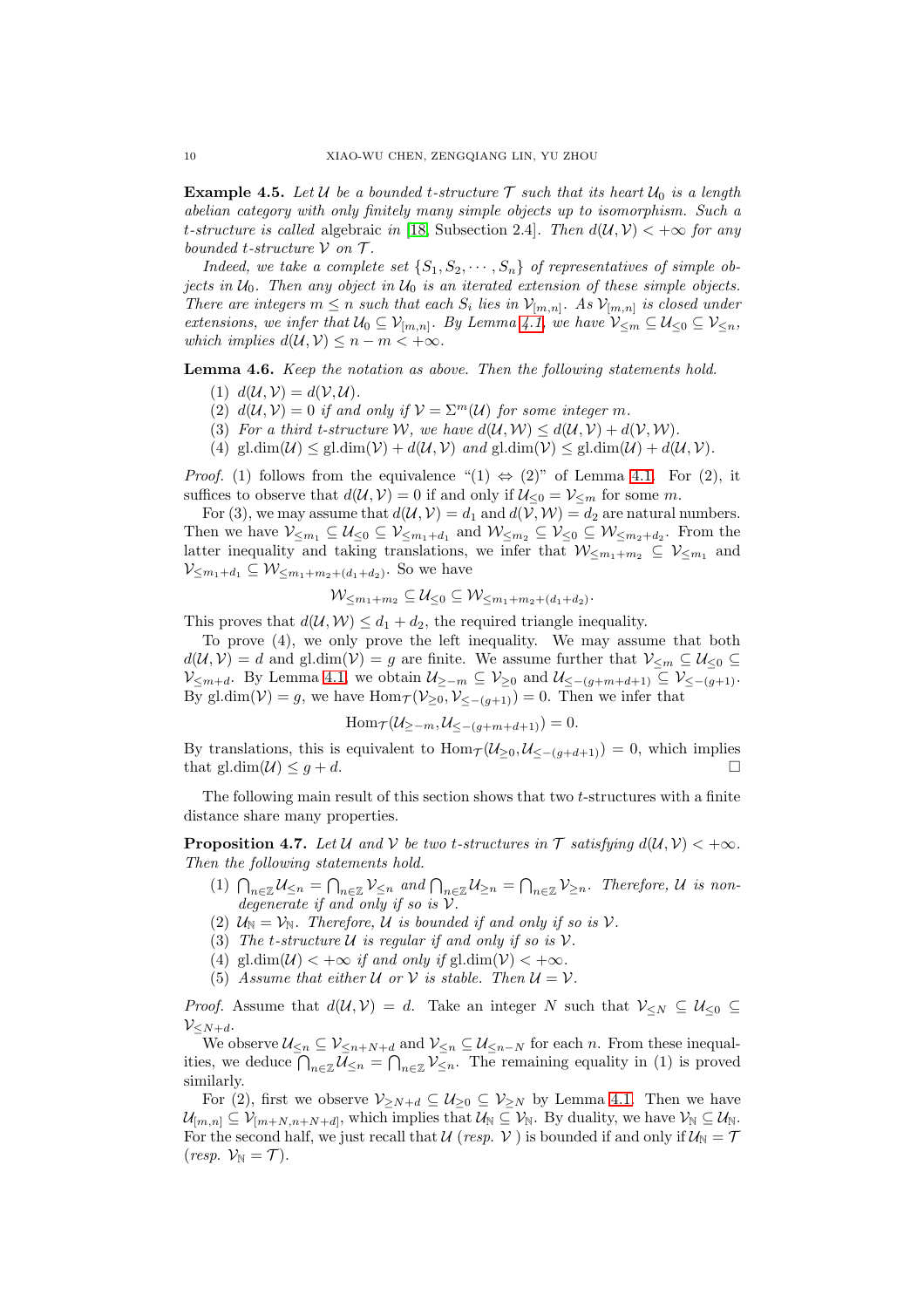For (3), we only prove the "only if" part. Assume that  $U$  is regular. Take any  $Y \in \bigcup_{m \in \mathbb{Z}} \mathcal{V}_{\leq m}$ . By  $\mathcal{V}_{\leq m} \subseteq \mathcal{U}_{\leq m-N}$ , we infer that Y belongs to  $\bigcup_{m \in \mathbb{Z}} \mathcal{U}_{\leq m}$ . For each  $n \in \mathbb{Z}$ , we have  $\overline{\mathcal{V}}_{\geq n} \subseteq \mathcal{U}_{\geq n-N-d}$ . This implies the inclusion  $[\mathcal{V}_{\geq n}] \subseteq$  $[\mathcal{U}_{\geq n-N-d}]$  of ideals. Therefore, we have

$$
\bigcap_{n\in\mathbb{Z}}[\mathcal{V}_{\geq n}](-,Y)\subseteq \bigcap_{n\in\mathbb{Z}}[\mathcal{U}_{\geq n}](-,Y)=0.
$$

Here, by Lemma [2.4,](#page-3-0) the equality on the right hand side follows from the regularity of U. Similarly, one proves that  $\bigcap_{n\in\mathbb{Z}}[\mathcal{V}_{\leq n}](-,X)=0$  for any  $X\in\bigcup_{m\in\mathbb{Z}}\mathcal{V}_{\geq m}$ . By Lemma [2.4,](#page-3-0) we infer that  $V$  is regular.

The statement  $(4)$  follows immediately from Lemma [4.6\(](#page-9-1)4). To prove  $(5)$ , we may assume that V is stable. Then we have  $V_{\leq N} = V_{\leq N+d}$ , both of which equal  $\mathcal{V}_{\leq 0}$ . This implies that  $\mathcal{U}_{\leq 0} = \mathcal{V}_{\leq 0}$ . In view of [\(2.1\)](#page-1-2), we have  $\mathcal{U} = \mathcal{V}$ .

By Proposition [4.7\(](#page-9-0)2), we observe that  $\mathcal{U}^b$  and  $\mathcal{V}^b$  are both bounded t-structures on the same subcategory  $\mathcal{U}_N = \mathcal{V}_N$  of  $\mathcal{T}$ . Therefore, we can consider their distance.

<span id="page-10-0"></span>**Proposition 4.8.** Let U and V be two t-structures in  $\mathcal{T}$  satisfying  $d(\mathcal{U}, \mathcal{V}) < +\infty$ . *Then we have*  $d(\mathcal{U}, \mathcal{V}) = d(\mathcal{U}^b, \mathcal{V}^b)$ *.* 

*Proof.* Assume that  $d(U, V) = d$  and  $d(U^b, V^b) = d'$ . It is clear that  $d' \leq d$ . We take integers N and N' such that  $\mathcal{V}_{\leq N} \subseteq \mathcal{U}_{\leq 0} \subseteq \mathcal{V}_{\leq N+d}$  and  $\mathcal{V}_{\leq N'}^b \subseteq \mathcal{U}_{\leq 0}^b \subseteq \mathcal{V}_{\leq N'+d'}^b$ . We denote by  $\tau$  and  $\sigma$  the truncations corresponding to  $\mathcal{U}$  and  $\mathcal{V}$ , respectively.

We claim that  $\mathcal{V}_{\leq N'} \subseteq \mathcal{U}_{\leq 0}$ . Take any object  $X \in \mathcal{V}_{\leq N'}$  and consider the canonical exact triangle

$$
\sigma _{\leq N}(X)\longrightarrow X\longrightarrow \sigma _{\geq N+1}(X)\longrightarrow \Sigma \sigma _{\leq N}(X).
$$

We observe that  $\sigma_{\leq N}(X) \in \mathcal{V}_{\leq N} \subseteq \mathcal{U}_{\leq 0}$  and  $\sigma_{\geq N+1}(X) \in \mathcal{V}_{\leq N'}^b \subseteq \mathcal{U}_{\leq 0}^b$ . As  $\mathcal{U}_{\leq 0}$  is closed under extensions, we infer that X lies in  $\mathcal{U}_{\leq 0}$ , as required.

We claim that  $\mathcal{U}_{\leq 0} \subseteq \mathcal{V}_{\leq N'+d'}$ . This will imply that  $d \leq d'$ . Take any object  $Y \in \mathcal{U}_{\leq 0}$  and consider the canonical exact triangle

$$
\tau_{\leq n}(Y) \longrightarrow Y \longrightarrow \tau_{\geq n+1}(Y) \longrightarrow \Sigma \tau_{\leq n}(Y),
$$

where  $n = (N' + d') - (N + d)$ . We observe that  $\tau_{\leq n}(Y) \in \mathcal{U}_{\leq N} \subseteq \mathcal{V}_{\leq N' + d'}$  and  $\tau_{\geq n+1}(Y) \in \mathcal{U}^b_{\leq 0} \subseteq \mathcal{V}^b_{\leq N'+d'}$ . As  $\mathcal{V}_{\leq N'+d'}$  is closed under extensions, we infer that Y lies in it, and thus prove the claim.  $\square$ 

5. The extensions of t-structures

Let  $\mathcal T$  be a triangulated category. We fix a *t*-structure  $\mathcal U = (\mathcal U_{\leq 0}, \mathcal U_{\geq 0})$ . Write  $\mathcal{T}^b = \mathcal{U}_{\mathbb{N}}$ . Then  $\mathcal{U}^b$  is a bounded t-structure on  $\mathcal{T}^b$ . We emphasize that  $\mathcal{T}^b$  depends on the fixed t-structure  $U$ .

We reformulate the results in [\[10,](#page-13-1) Subsection 6.1] as a bijective correspondence. We point out that a similar consideration appears implicitly in the last paragraph of [\[1,](#page-13-0) 2.2.1].

<span id="page-10-1"></span>Theorem 5.1 (Keller). *There is a bijective correspondence*

$$
\begin{Bmatrix} t-structures & \mathcal{V} \text{ on } \mathcal{T} \\ with \ d(\mathcal{U}, \mathcal{V}) < +\infty \end{Bmatrix} \longrightarrow \begin{Bmatrix} t-structures & \mathcal{V}' \text{ on } \mathcal{T}^b \\ with \ d(\mathcal{U}^b, \mathcal{V}') < +\infty \end{Bmatrix},
$$

*sending*  $V$  *to its restriction*  $V^b$  *on*  $\mathcal{T}^b$ *.* 

Following [\[10,](#page-13-1) Subsection 6.1], we might view V as a *canonical extension* of the bounded *t*-structure  $V^b$  on  $\mathcal{T}^b$ .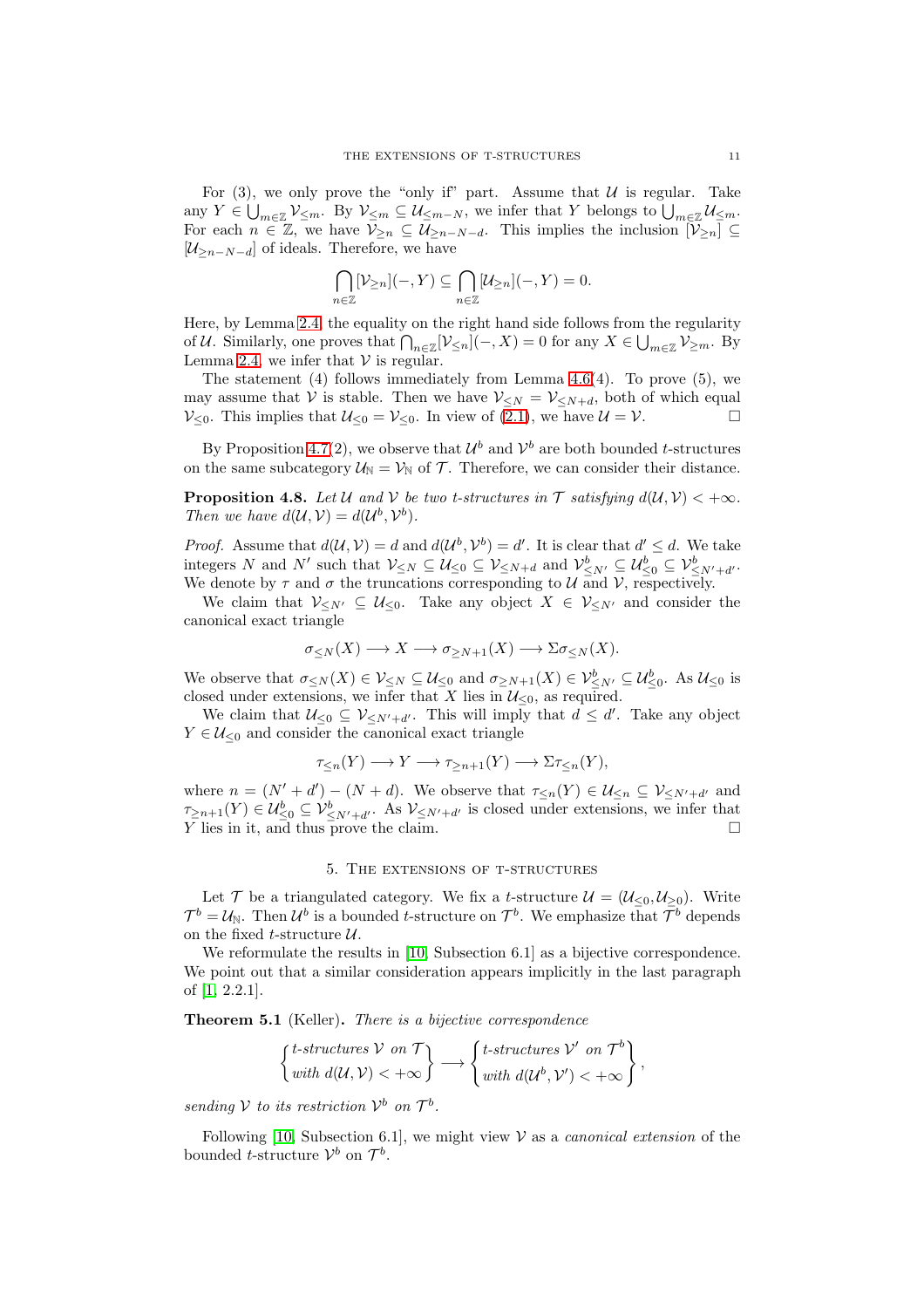*Proof.* The above map is well defined, since by Proposition [4.7\(](#page-9-0)2)  $\mathcal{V}_{\mathbb{N}} = \mathcal{T}^{b}$ . We may assume that U is non-stable, or equivalently,  $\mathcal{T}^b$  is non-trivial. Otherwise, the bijection is trivial; see Proposition [4.7\(](#page-9-0)5).

To prove the injectivity, we take two *t*-structures V and V'. Then  $d(\mathcal{V}, \mathcal{V}') = d$ is finite. Assume that  $\mathcal{V}^b = \mathcal{V}'^b$ . By Proposition [4.8,](#page-10-0) we have  $d = 0$ , that is,  $\mathcal{V} = \Sigma^m(\mathcal{V}')$  for some integer m; see Lemma [4.6\(](#page-9-1)2). It follows that  $\mathcal{V}^b = \Sigma^m(\mathcal{V}^b)$ . As  $\mathcal{V}^b$  is a bounded *t*-structure, it is not stable. Therefore, we infer that  $m = 0$  and thus  $V = V'$ .

It remains to prove the surjectivity. We will prove that any  $t$ -structure  $\mathcal{V}'$  with  $d(\mathcal{U}^b, \mathcal{V}') = d < +\infty$  can be extended to T. This result is stated in [\[10,](#page-13-1) Proposition 1 a)].

We define  $\mathcal{V}_{\leq 0} = \mathcal{U}_{\leq -(m+d)} * \mathcal{V}'_{\leq 0}$  and  $\mathcal{V}_{\geq 0} = \mathcal{V}'_{\geq 0} * \mathcal{U}_{\geq -m}$ . We claim that  $(\mathcal{V}_{\leq 0}, \mathcal{V}_{\geq 0})$  is a *t*-structure on  $\mathcal{T}$ .

For the claim, we verify the defining conditions  $(T1)-(T3)$ . We first observe  $\Sigma \mathcal{V}_{\leq 0} \subseteq \mathcal{V}_{\leq 0}$  by the facts  $\Sigma \mathcal{U}_{\leq -(m+d)} \subseteq \mathcal{U}_{\leq -(m+d)}$  and  $\Sigma \mathcal{V}'_{\leq 0} \subseteq \mathcal{V}'_{\leq 0}$ . Similarly, we have  $\Sigma^{-1}V_{\geq 0} \subseteq V_{\geq 0}$ , proving (T1). For (T2), we have  $V_{\geq 1} = V_{\geq 1} \ast U_{\geq 1-m}$ . We have

$$
\operatorname{Hom}_{\mathcal{T}}(\mathcal{U}_{\leq -(m+d)}, \mathcal{V}'_{\geq 1}) = 0 = \operatorname{Hom}_{\mathcal{T}}(\mathcal{V}'_{\leq 0}, \mathcal{U}_{\geq 1-m})
$$

by using  $\mathcal{V}'_{\geq 1} \subseteq \mathcal{U}^b_{\geq 1-m-d}$  and  $\mathcal{V}'_{\leq 0} \subseteq \mathcal{U}^b_{-m}$ , respectively. Now, the required identity  $\text{Hom}_{\mathcal{T}}(\mathcal{V}_{\leq 0}, \mathcal{V}_{\geq 1}) = 0$  follows from the following one

$$
\operatorname{Hom}_{\mathcal{T}}(\mathcal{V}'_{\leq 0}, \mathcal{V}'_{\geq 1}) = 0 = \operatorname{Hom}_{\mathcal{T}}(\mathcal{U}_{\leq -(m+d)}, \mathcal{U}_{\geq 1-m}).
$$

To prove (T3), we observe by the t-structure  $\mathcal U$  the first equality in the following inclusion.

$$
\mathcal{T} = \mathcal{U}_{\leq -(m+d)} * \mathcal{U}_{[1-(m+d),-m]} * \mathcal{U}_{\geq 1-m}
$$
  
\n
$$
\subseteq \mathcal{U}_{\leq -(m+d)} * (\mathcal{V}_{\leq 0}' * \mathcal{V}_{\geq 1}') * \mathcal{U}_{\geq 1-m}
$$
  
\n
$$
= \mathcal{V}_{\leq 0} * \mathcal{V}_{\geq 1}
$$

Here, the middle inclusion uses the facts that  $\mathcal{U}_{[1-(m+d),-m]} \subseteq \mathcal{T}^b$  and that  $\mathcal{V}'$  is a t-structure on  $\mathcal{T}^b$ . The above inclusion clearly implies the required (T3).

By the very definition, we have  $\mathcal{U}_{\leq-(m+d)} \subseteq \mathcal{V}_{\leq 0}$  and  $\mathcal{U}_{\geq -m} \subseteq \mathcal{V}_{\geq 0}$ . By Lemma [4.1,](#page-8-0) we have  $d(\mathcal{U}, \mathcal{V})$  is finite. Since  $\mathcal{V}'_{\leq 0} \subseteq \mathcal{V}^b_{\leq 0}$  and  $\mathcal{V}'_{\geq 0} \subseteq \mathcal{V}^b_{\geq 0}$ , we infer  $\mathcal{V}^b = \mathcal{V}'$  from Lemma [4.1.](#page-8-0) This completes the whole proof.

Remark 5.2. In view of Proposition [4.8,](#page-10-0) the above bijection restricts to the following one: for each integer  $d \geq 0$ , the assignment  $\mathcal{V} \mapsto \mathcal{V}^b$  yields a bijection

$$
\begin{Bmatrix} t\text{-structures } V \text{ on } \mathcal{T} \\ \text{with } d(\mathcal{U}, \mathcal{V}) = d \end{Bmatrix} \longrightarrow \begin{Bmatrix} t\text{-structures } \mathcal{V}' \text{ on } \mathcal{T}^b \\ \text{with } d(\mathcal{U}^b, \mathcal{V}') = d \end{Bmatrix}
$$

.

The case that  $d = 1$  is of particular interest. Indeed, by [\[18,](#page-13-2) Proposition 2.4], we have a bijection

$$
\begin{Bmatrix} t\text{-structures } \mathcal{V}' \text{ on } \mathcal{T}^b \\ \text{with } d(\mathcal{U}^b, \mathcal{V}') = 1 \end{Bmatrix} \longrightarrow \mathbb{Z} \times \{(\mathcal{X}, \mathcal{Y}) \mid \text{ non-trivial torsion pairs in } \mathcal{U}_0\},\
$$

which sends V' to  $(m, (\mathcal{V}'_{\leq -(m+1)} \cap \mathcal{U}_0, \mathcal{V}'_{\geq -m} \cap \mathcal{U}_0)),$  where m is uniquely determined by  $\mathcal{U}_{\leq m}^b \subseteq \mathcal{V}_{\leq 0}' \subseteq \mathcal{U}_{\leq m+1}^b$ ; compare [\[3,](#page-13-18) Chapter I, Theorem 3.1]. Here, the nontriviality of  $(\overline{\mathcal{X}}, \mathcal{Y})$  means  $\mathcal{X} \neq 0 \neq \mathcal{Y}$ .

The main concern of [\[10,](#page-13-1) Subsection 6.1] is hereditary t-structures. However, in the correspondence above, the hereditariness of  $\mathcal{V}^b$  does not imply the one of  $\mathcal{V}$ , in general; see the following degenerate example.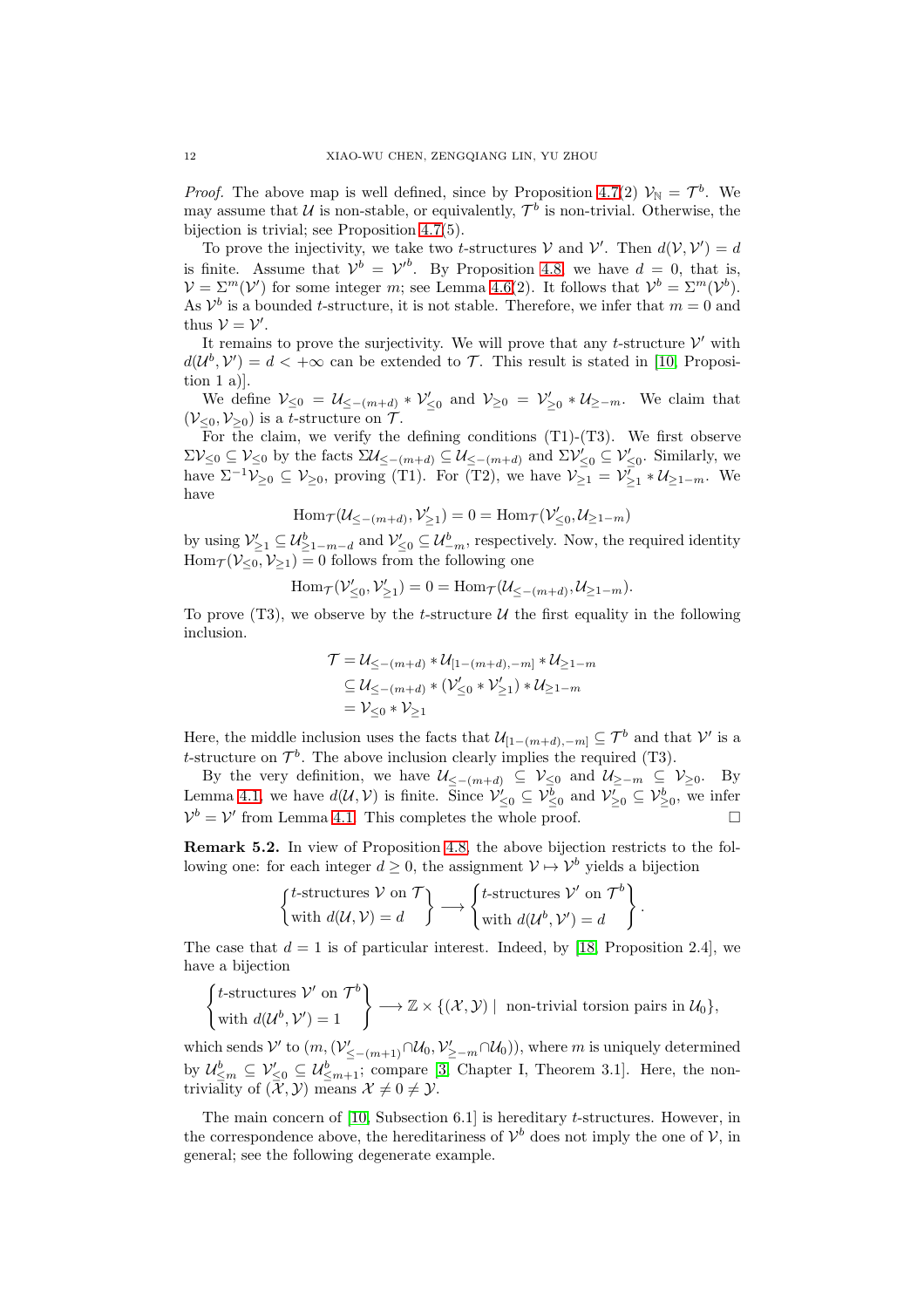**Example 5.3.** Assume that U is a stable non-regular t-structure. Then  $U^b$  is hered*itary, as the category*  $\mathcal{T}^b$  *is zero. However,*  $\mathcal{U}$  *is not hereditary; see Example [3.4.](#page-5-1)* 

The following result reformulates [\[10,](#page-13-1) Proposition 1 b)].

<span id="page-12-0"></span>Proposition 5.4 (Keller). *Assume that the fixed* t*-structure* U *on* T *is regular. Then the bijection in Theorem [5.1](#page-10-1) restricts to a bijection*

$$
\left\{\begin{matrix} hereditary \ t-structures \ V \ on \ T \\ with \ d(U,V) < +\infty \end{matrix}\right\} \longrightarrow \left\{\begin{matrix} hereditary \ t-structures \ V' \ on \ T^b \\ with \ d(U^b,V') < +\infty \end{matrix}\right\}.
$$

*Proof.* By Proposition [4.7\(](#page-9-0)3), any t-structure  $V$  in consideration is regular. Apply-ing Proposition [3.5,](#page-5-0) we infer that  $V$  is hereditary if and only if so is  $V^b$ . Then we obtain the restricted bijection.

Remark 5.5. We observe if the two sets in the bijection in Proposition [5.4](#page-12-0) are non-empty, then by Proposition [4.7\(](#page-9-0)4) the fixed t-structure  $\mathcal U$  necessarily satisfies  $gl.dim(\mathcal{U}) < +\infty$ .

In view of Example [4.5,](#page-9-2) we have the following more special case.

<span id="page-12-1"></span>Corollary 5.6. *Assume that the fixed* t*-structure* U *is regular such that its heart* U<sup>0</sup> *is a length abelian category with only finitely many simple objects. Then the bijection in Theorem [5.1](#page-10-1) restricts to a bijection*

$$
\left\{\begin{matrix} hereditary \ t-structures \ V \ on \ T \\ with \ d(U,V) < +\infty \end{matrix}\right\} \longrightarrow \left\{\begin{matrix} hereditary \ bounded \ t-structures \\ \mathcal{V}' \ on \ T^b \end{matrix}\right\}.
$$

In the final example, we discuss the situation in [\[10,](#page-13-1) Section 6], which occurs naturally in the study of the triangulated structure of the cluster category.

Example 5.7. *Let* A *be a finite dimensional algebra over a field* k *with finite global dimension. Denote by* A*-*mod *the category of finite dimensional left* A*-modules and by* D(A*-*mod) *its unbounded derived category.*

*By* [\[16,](#page-13-13) Corollary 4.5]*,* D(A*-*mod) *is viewed as a triangulated subcategory of* D(A*-*Mod) *formed by complexes with componentwise finite dimensional cohomology. It follows from Proposition [3.6](#page-6-0) that the standard* t*-structure* D *on* D(A*-*mod) *has finite global dimension.*

*Corollary [5.6](#page-12-1) applies well in this situation. We obtain a bijection*

$$
\left\{\begin{matrix} hereditary \ t-structures \ V \ on \ \mathbf{D}(A\text{-mod}) \\ with \ d(\mathcal{D}, \mathcal{V}) < +\infty \end{matrix}\right\} \longrightarrow \left\{\begin{matrix} hereditary \ bounded \ t-structures \\ \mathcal{V}' \ on \ \mathbf{D}^b(A\text{-mod}) \end{matrix}\right\}.
$$

In this bijection, the *t*-structure  $V$  is viewed as an extension of  $V'$ . For a fixed  $V'$ , *we denote its heart by* H*, which is a hereditary abelian category. We observe that the conditions in Proposition [3.2](#page-4-2) are satisfied for the extended* t*-structure* V*. It follows that each object* X *in* D(A*-*mod) *has a decomposition*

$$
X = \bigoplus_{n \in \mathbb{Z}} \Sigma^{-n}(H_n)
$$

*for some objects*  $H_n \in \mathcal{H}$ . *This decomposition plays a role in* [\[10,](#page-13-1) the proof in Section 6]*. As mentioned in Remark [3.8,](#page-7-1) we expect that* D(A*-*mod) *is triangle equivalent to*  $\mathbf{D}(\mathcal{H})$ *.* 

Acknowledgements. This paper was partly written up, when the second author was visiting Hefei from September 2013 to June 2014. The second author would like to thank the first author for warm hospitality during his stay in Hefei. This work is supported by National Natural Science Foundation of China (No.s 11901551, 11971449, and 12131015), and the Natural Science Foundation of Fujian Province (No. 2020J01075).